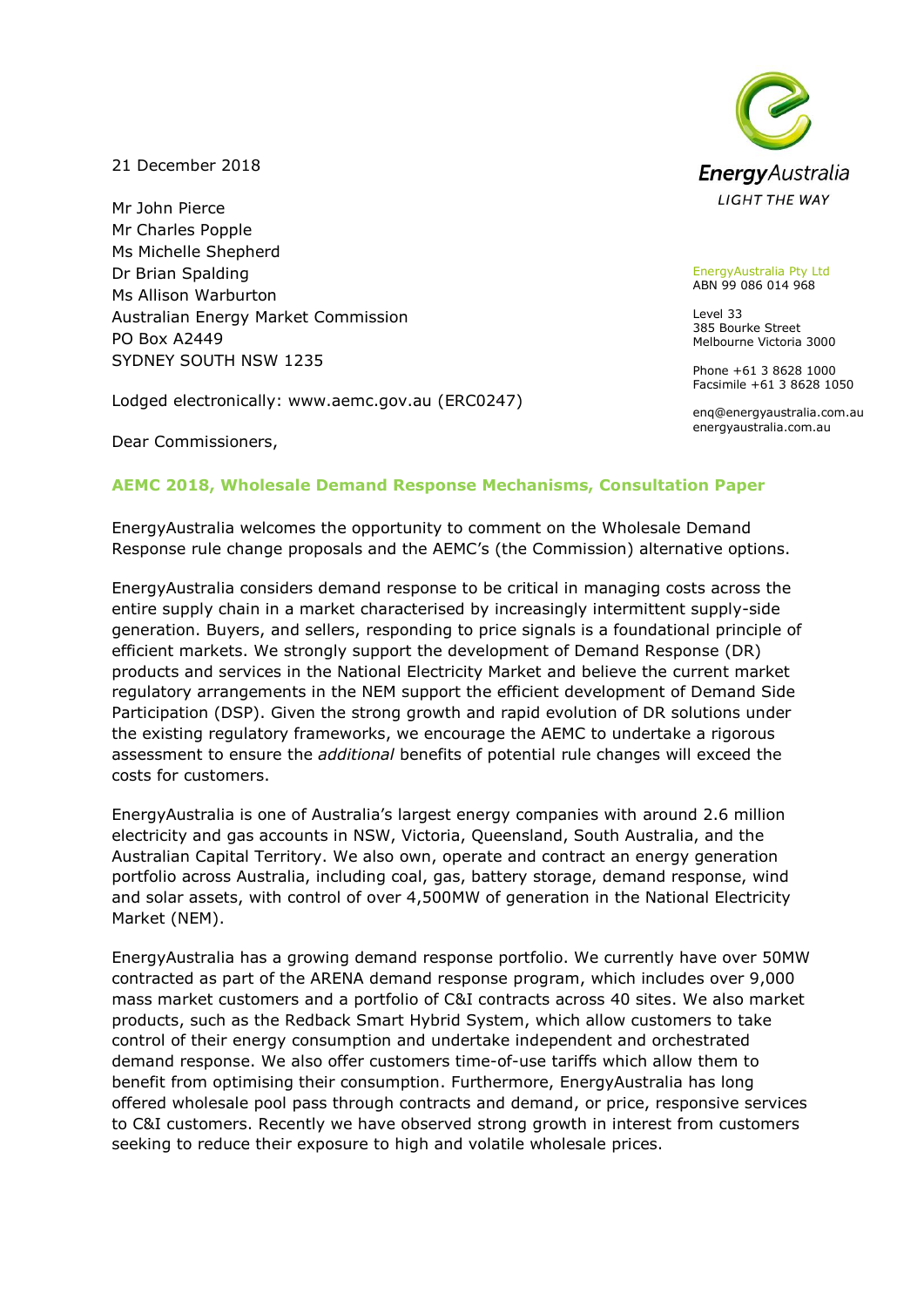## **Current Availability and Benefits of DR**

Demand response has potential to increase the efficiency of energy delivery within the NEM. EnergyAustralia supports growth in the provision of competitive demand response products and services that will drive lower costs for all customers. Possible benefits of demand response, which are shared with all customers, include:

- the potential to reduce peak consumption levels, reducing the need to invest in high-cost and low-utilisation network assets and generation capacity,
- a source of on-demand flexible load to balance short term reserve shortfalls or supply-demand imbalances,
- an alternative tool for market participants to manage their exposure to spot prices, allowing customers to benefit from lower retail prices,
- a vehicle to drive greater engagement by customers in managing their energy use and costs.

The Commission previously considered a Demand Response Mechanism(DRM)<sup>1</sup> rule change proposal in 2016. It did not proceed with the DRM as it considered that the benefits associated with the mechanism could be achieved without regulatory reform and that regulatory barriers to entry did not exist. In the two years since this decision was made there has been a notable increase in the number of businesses and business models that provide demand response products and services to customers. As the closure of base load generators has created upward pressure on cyclical wholesale prices, both incumbents and new entrants have invested to offer innovative products and services that create value for customers. This development has included both energy market and network support products and services.

The growth in offers has been supported by developments in energy control and monitoring technologies, increasing wholesale prices and volatility creating greater opportunities to realise value and greater customer awareness and interest in managing usage. The growth has been facilitated under the current rules framework, as anticipated by the Commission in the DRM consultation, and is delivering benefits to customers and the market. New business models, products and services will continue to develop as the market tests different models, technology costs continue to decrease, and retailers compete to create more valuable services to attract customers.

#### **Benefits, costs and risks of proposed DR reforms**

The Commission has outlined the additional benefits that are anticipated with the implementation of one, or a combination, of the proposed rule changes; including:

- Efficient consumption by increasing customer opportunities to respond to wholesale prices
- Increased competition for DR

-

• Greater transparency of the price responsive load

<sup>1</sup> Demand Response Mechanism and Ancillary Services Unbundling, AEMC Rule Change (ERC0186), 2016[, https://www.aemc.gov.au/rule](https://www.aemc.gov.au/rule-changes/demand-response-mechanism)[changes/demand-response-mechanism](https://www.aemc.gov.au/rule-changes/demand-response-mechanism)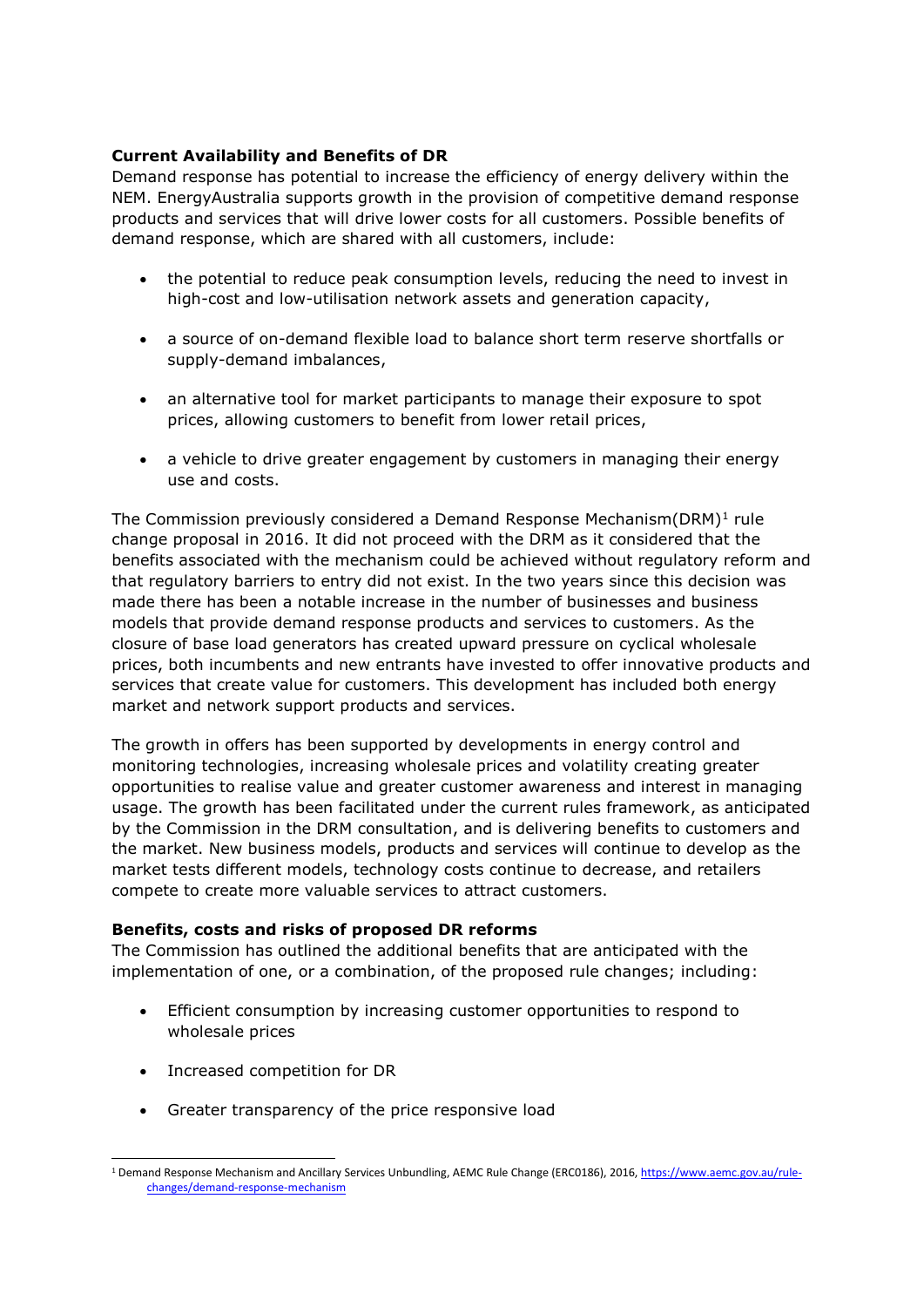• Facilitating the use of demand response to provide other services

When considering the rule change proposals, the AEMC should identify whether the reforms will deliver substantial benefits over and above benefits that occur, or could be delivered, within the existing regulatory framework. There is no apparent market or regulatory failure impeding development of efficient DR services in the NEM and there are other ways to provide the anticipated benefits, such as transparency of price responsive load, with less substantial reforms.

The AEMC process should identify whether the reforms would deliver a material increase in the number of DR products and services. In our view, the reforms do not create increased incentives, or price signals, for demand response providers; or create new sources of value for customers that do not already exist. Given the likely costs of implementation, the benefits of competition from additional DR must be demonstrable and significant.

The implementation of some of the options discussed in the paper would incur significant costs upon AEMO and existing market participants, which would ultimately be borne by customers. Any potential benefits must exceed these costs for any of the proposals to be considered in the best interests of all customers. Rule changes, particularly those that impose significant costs on consumers, should not be justified by supporting particular DR business models that one or more suppliers prefer, while disadvantaging or crowding out other suppliers. There is a risk that some of the proposed options may actually reduce competition by creating new barriers and distortions, or create quasi-regulated offers that stifle competition. This creates no additional value for customers.

Finally, any market reform that introduces the vagaries of counterfactual baselines into settlement processes, to quantify the amount of DR provided, should be approached with a high degree of caution, particularly when applying to mass market customers. The current settlement arrangements for billing based on actual consumption are fundamental to the NEM and customer support for bills based on estimated, or calculated, reads is low. Every baseline method is subject to error; a baseline is often considered acceptable if the random error is 'only' plus or minus 20%. The risks of errors and information asymmetry can be appropriately managed, shared and allocated in a private contract between a customer and retailer. In the current arrangements these costs and risks fall to the participants best placed to manage them. However, the introduction of an estimated baseline into market settlements exposes all other customers to the risk of additional costs arising from systemic errors, bias and information asymmetry. Risks that they cannot manage.

The remainder of this submission provides a response to some of the questions raised in the Consultation Paper, outlines some additional issues to be addressed, and offers possible solutions and preferred approaches for further consideration by the Commission.

If you would like to discuss this submission, please contact Georgina Snelling on 03 9976 8482 or Georgina.Snelling@energyaustralia.com.au.

Regards

**Sarah Ogilvie** Industry Regulation Leader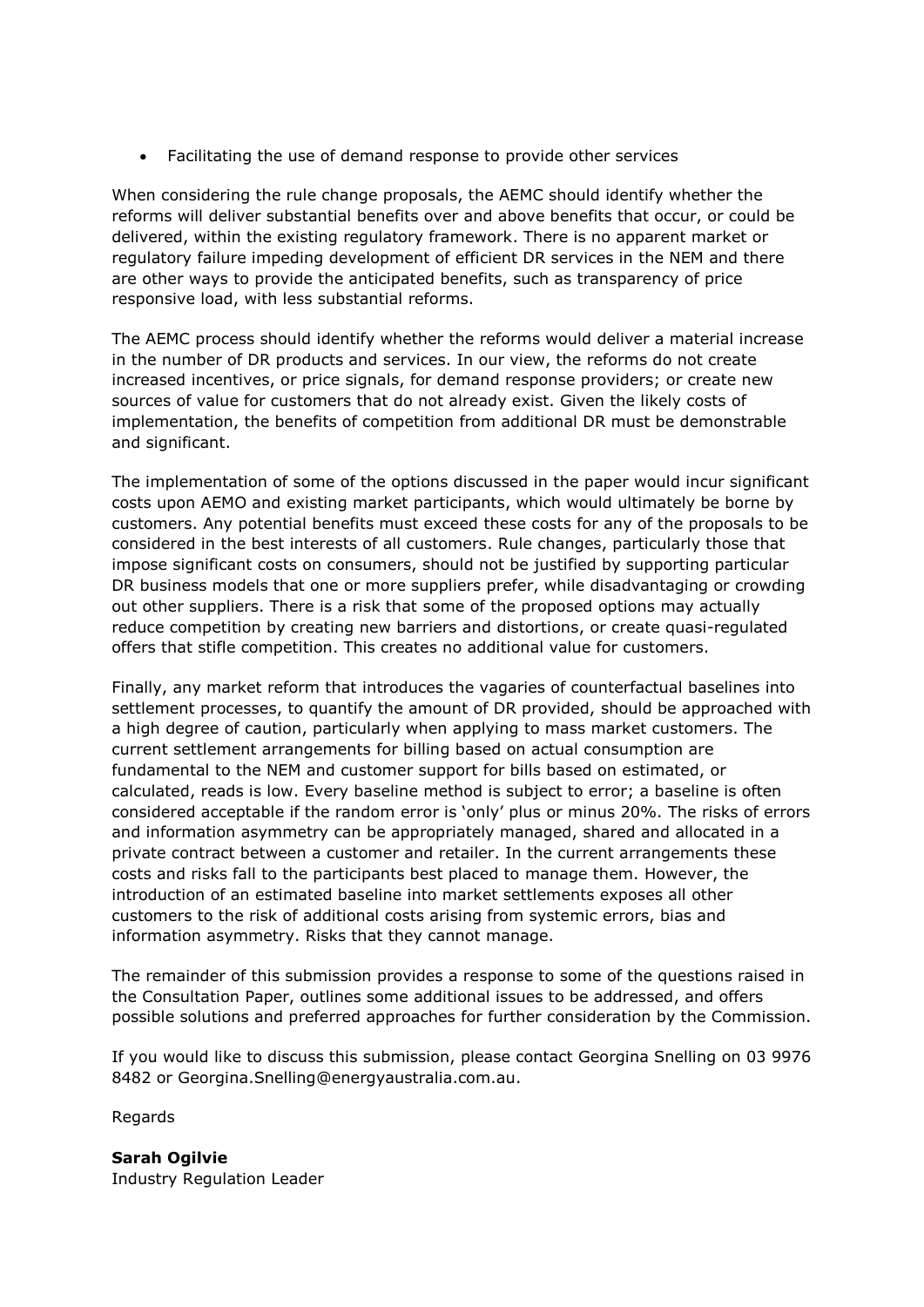# **Attachment A – Demand Response in the NEM**

There has been strong growth in the provision of DR related products and services in recent years. The Consultation paper cites a lack of retailers offering DR despite growing customer interest as a key reason to introduce a DR rule change. We disagree with this characterisation of the market. This section stresses the underlying price signal-based, and therefore cyclical, nature of DR, and highlights customer's current ability to access DR, the current level of DR capacity in the NEM, the variety of products and services that are available to consumers and evidence of DR utilisation.

# **Defining Demand Response**

Demand response activities are broad and include behavioural and device-controlled responses, load shifting and absolute demand reduction, the use of storage assets or embedded generation, and automated price response optimisation.

It is important that any framework for demand response considers the types of demand response that are available, or could be offered, to ensure that the design does not create barriers to entry for particular types of activities. For example, is it reasonable, or even feasible, for disaggregated behavioural demand response to be scheduled? Are load shifting customers discouraged as they are charged twice for the same consumption under a DRM? There is a risk that by implementing a regulatory change that facilitates entry of a particular type of demand response service, others face higher barriers to entry. The Commission should therefore be clear about what it means by demand response and how the proposed changes would affect the different types of response activity.

#### **Consumer access to demand response services**

With on-going installation of smart meters, the number of customers with the ability to access demand response services is increasing. Smart meters are usually required for DR as they allow service providers remote access to consumption data measured at halfhourly intervals. Smart meter penetration in the NEM is currently over 37%<sup>2</sup>, with 81,000 meters installed since introduction of the *Competition in Metering* rule change in December 2017. This is in addition to the existing 2.8 million meters installed during the regulated Victorian roll-out. Smart meter penetration will continue to increase with the ongoing replacement of expired meters and the proactive installation of meters by retailers, greatly increasing the number of customers with the ability to access to demand response services.

# **DR products and services available in the NEM**

Demand management is not a new concept. Retailers have long offered demand response services or wholesale pool price pass through contracts to C&I customers. For mass market customers, controlled loads, such as water heating, have been in place for many years and while most are static, Ergon operate dynamic ripple control hot water which allows it to shift the heating load to times of low network utilisation.<sup>3,4</sup> Mass

<sup>&</sup>lt;sup>2</sup> Global Settlements and Market Reconciliation, Final Rule Determination (ERC0240), AEMC 2018, p13, [https://www.aemc.gov.au/sites/default/files/2018-12/Global%20Settlement%20and%20Market%20Reconciliation%20-](https://www.aemc.gov.au/sites/default/files/2018-12/Global%20Settlement%20and%20Market%20Reconciliation%20-%20For%20publication.pdf) [%20For%20publication.pdf](https://www.aemc.gov.au/sites/default/files/2018-12/Global%20Settlement%20and%20Market%20Reconciliation%20-%20For%20publication.pdf)

<sup>3</sup> <https://www.ergon.com.au/retail/residential/tariffs-and-prices/economy-tariffs>

<sup>4</sup> Network Optimisation Metering Management Plan[, https://www.aer.gov.au/system/files/Ergon%20Energy%20-](https://www.aer.gov.au/system/files/Ergon%20Energy%20-%2005.04.03%20Mmt%20Plan%20Metering%20-%20October%202014.pdf) [%2005.04.03%20Mmt%20Plan%20Metering%20-%20October%202014.pdf](https://www.aer.gov.au/system/files/Ergon%20Energy%20-%2005.04.03%20Mmt%20Plan%20Metering%20-%20October%202014.pdf) p13.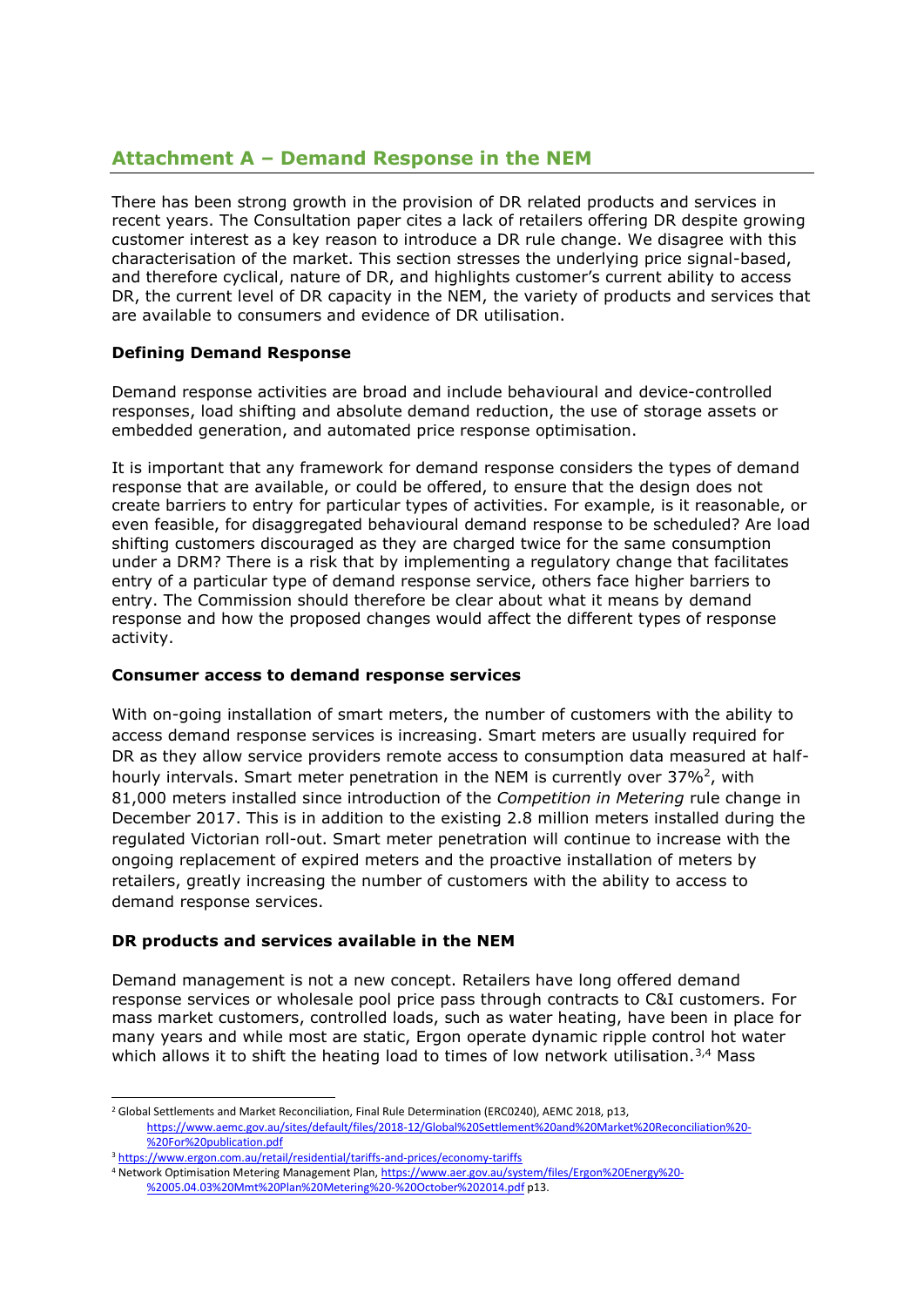market demand response has also been achieved with time-of-use (TOU) tariffs that provide static signals to consumers about when it is cheapest to consume energy.

More recently, network tariff reform and technology developments have allowed retailers to engage smaller customers in more active price responsive behaviours. There is now a variety of demand, and price, response products and services available to customers in the NEM including products to assist customers with behavioural, automated and controlled responses to price. These products and services are offered by incumbent retailers, new entrant retailers, and non-retailer 3<sup>rd</sup> parties (either in partnership with retailers or acting behind the meter).

There are also numerous programs providing funding and support for the development and testing of demand response products including the ARENA Demand Response program, Origin Energy's<sup>5</sup> and EnergyAustralia's<sup>6</sup> sponsorship of separate start-up support programs which have included DR initiatives, and the regulated Demand Management Incentive Scheme. The level of investment indicates commitment to the demand response sector and suggests that demand response offerings will continue to emerge, evolve and improve.

| <b>Retailers</b>                                                     |                              |                    |                                       |                  |  |
|----------------------------------------------------------------------|------------------------------|--------------------|---------------------------------------|------------------|--|
|                                                                      | <b>Mass Market</b>           |                    | C&I                                   |                  |  |
| <b>VPPs</b>                                                          | <b>Energy DR offers</b>      | <b>TOU Tariffs</b> | Wholesale pool pass through<br>offers |                  |  |
| EnergyAustralia                                                      | EnergyAustralia              | EnergyAustralia    | Amber energy                          | EnergyAustralia  |  |
| Ergon Energy <sup>8</sup>                                            | Powershop                    | AGL                | FlowPower                             | ERM              |  |
| <b>Simply Energy</b><br>(S.M.A.R.T) <sup>9</sup>                     | AGL                          | Origin             | UrthEnergy<br>(suspended)             | <b>FlowPower</b> |  |
| AGL                                                                  | Pooled Energy <sup>10</sup>  | Alinta Energy      |                                       | Origin           |  |
| <b>CONSORT Bruny</b><br><b>Island Battery</b><br>Trail <sup>11</sup> | Diamond Energy <sup>12</sup> | Simply Energy      |                                       | AGL              |  |
|                                                                      | FlowPower                    | Momentum           |                                       |                  |  |
|                                                                      | ERM (C&I)                    | Powershop          |                                       |                  |  |

*Sample of Demand Response products and services available to customers<sup>7</sup>*

| <b>Non-retailers</b>                  |                              |  |  |  |
|---------------------------------------|------------------------------|--|--|--|
| <b>Demand management</b>              | <b>Distribution networks</b> |  |  |  |
| products, platforms & services        |                              |  |  |  |
| GreenSync                             | Ausgrid GoodGridders         |  |  |  |
| Redback                               | Ausnet trial <sup>13</sup>   |  |  |  |
| BillCap $14$                          | United Energy <sup>15</sup>  |  |  |  |
| Reposit Power <sup>16</sup>           | Jemena trial                 |  |  |  |
| SolarEdge Grid Services <sup>17</sup> | Ergon Energy                 |  |  |  |

<sup>5</sup> [https://www.originenergy.com.au/about/investors-media/media-centre/doubling-the-commitment-for-a-cleaner-energy-future-14](https://www.originenergy.com.au/about/investors-media/media-centre/doubling-the-commitment-for-a-cleaner-energy-future-14-start-ups-take-on-australias-cleantech-sector.html) [start-ups-take-on-australias-cleantech-sector.html](https://www.originenergy.com.au/about/investors-media/media-centre/doubling-the-commitment-for-a-cleaner-energy-future-14-start-ups-take-on-australias-cleantech-sector.html)

<sup>6</sup> <https://www.startupbootcamp.org/accelerator/energy-australia/>

<sup>7</sup> Some offers are trials only

<sup>8</sup> <https://arena.gov.au/news/testing-a-model-for-residential-solar-and-battery-storage/>

<sup>9</sup> <https://www.simplyenergy.com.au/energy-solutions/battery-storage/>

<sup>10</sup> <https://www.pooledenergy.com/energy-management/>

<sup>11</sup> <http://brunybatterytrial.org/>

<sup>12</sup> <https://diamondenergy.com.au/gridcredits100/>

<sup>13</sup> <https://www.ausnetservices.com.au/Residential/Electricity/Demand-Management>

<sup>14</sup> <https://billcap.com/about/>

<sup>15</sup> <https://arena.gov.au/projects/peak-demand-reduction-using-solar-storage/>

<sup>16</sup> <https://repositpower.com/how-it-works/>

<sup>17</sup> <https://www.solaredge.com/aus/solutions/grid-services>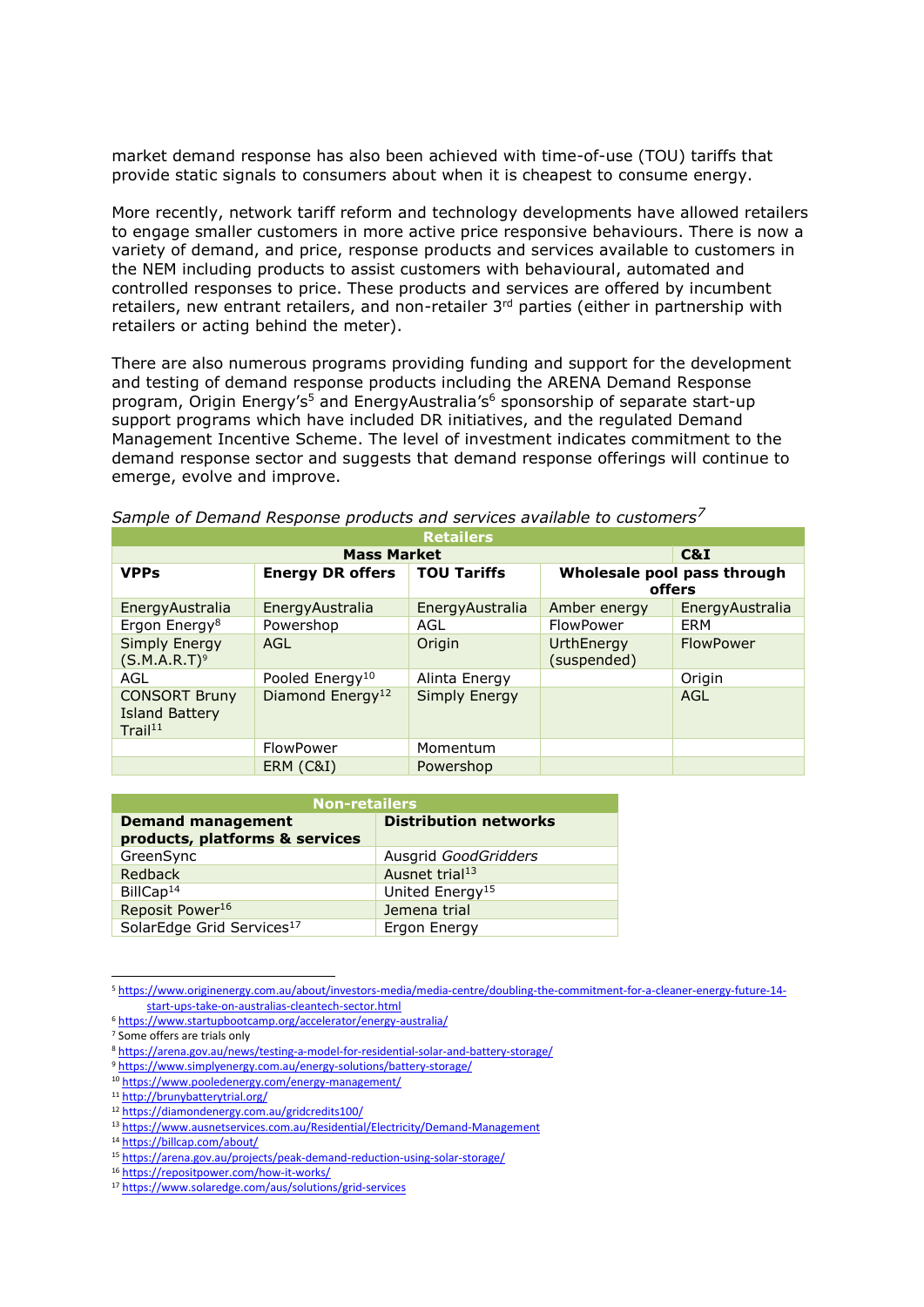| Sunverge <sup>18</sup>             |  |
|------------------------------------|--|
| SwitcheDin <sup>19</sup>           |  |
| Sensibo (manages AC) <sup>20</sup> |  |
| Enel X (previously EnerNOC)        |  |
| Yurika <sup>21</sup>               |  |

#### **Demand response capacity – Demand Side Participation Guidelines**

Data available from AEMO's Demand Side Participation (DSP) portal suggests that there is up to 207MW of price responsive load, and 278MW of reliability response load in the NEM, representing around 0.4% of total installed capacity in the NEM.<sup>22</sup>

As described by AEMO, the DSP data

*"captures direct response by industrial users, and consumer response through programs run by retailers, DSP aggregators, or network providers... [The published data] reflects the observed 50% probability of exceedance DSP resource response to different wholesale prices in recent years. Reliability response DSP estimates are also included, referring to situations where additional DSP is observed in response to a Lack of Reserve Notice… The capacities listed exclude any DSP procured through the Reliability and Emergency Reserve Trader (RERT) process."* 

Using the DSP data and 2017-18 maximum demand forecasts provided by AEMO, it is possible to calculate the proportion of currently available demand response in each region. The volume of DR expected to be available for a non-RERT reliability response represents between 0.2% and 1.7% of the 50% POE Maximum Demand forecast.

|                                                             | <b>NSW</b> | <b>VIC</b> | <b>OLD</b> | <b>SA</b> | <b>TAS</b> | <b>Total</b> |
|-------------------------------------------------------------|------------|------------|------------|-----------|------------|--------------|
| Trigger Price >\$300/MWh (MW)                               | 78         | 28         | 32         |           | 6          | 145          |
| Trigger Price >\$7,500/MWh<br>(MW)                          | 105        | 34         | 40         | 6         | 22         | 207          |
| Reliability response (MW) <sup>25</sup>                     | 105        | 77         | 66         | 6         | 23         | 278          |
| <b>Maximum Demand 2017-2018</b><br>(50%POE forecast) (MW)   | 12,663     | 8,802      | 8,625      | 2,848     | 1,337      |              |
| <b>Maximum Demand 2017-2018</b><br>(10%POE forecast) (MW)   | 14,317     | 9,564      | 9,173      | 3,127     | 1,364      |              |
| Reliability response as proportion<br>of 50% POE max demand | 0.8%       | 0.9%       | 0.8%       | 0.2%      | 1.7%       |              |

*Estimated Demand Side Participation by trigger, Summer 2017-1823,24 (MW)*

In the consultation paper, the AEMC have indicated that only around half of participants have complied with the rules to provide information to  $AEMO^{26}$ . We suggest that the AEMC seek further information from AEMO as to the nature of non-compliant businesses and whether these parties are expected to support significant volumes of DSP. In other

<sup>-</sup><sup>18</sup> <http://www.sunverge.com/energy-management/>

<sup>19</sup> <https://www.switchdin.com/electricity-companies>

<sup>20</sup> https://sensibo.com/pages/learn-more

<sup>21</sup> https://www.yurika.com.au/

<sup>&</sup>lt;sup>22</sup> Based on installed capacity of 55,590 MW (including rooftop solar PV), AER, State of the Energy Market 2018, p75, <https://www.aer.gov.au/publications/state-of-the-energy-market-reports/state-of-the-energy-market-2018>

<sup>&</sup>lt;sup>23</sup> 2018 Electricity Statement of Opportunity (ESOO[\) http://forecasting.aemo.com.au/Electricity/MaximumDemand/Operational](http://forecasting.aemo.com.au/Electricity/MaximumDemand/Operational), [accessed 20 December 2018]

<sup>&</sup>lt;sup>24</sup> AEMO Demand Side Participation 2017-18, [https://www.aemo.com.au/Electricity/National-Electricity-Market-NEM/Planning-and](https://www.aemo.com.au/Electricity/National-Electricity-Market-NEM/Planning-and-forecasting/Electricity-Forecasting-Insights/2018-Electricity-Forecasting-Insights/Demand-Side-Participation)[forecasting/Electricity-Forecasting-Insights/2018-Electricity-Forecasting-Insights/Demand-Side-Participation](https://www.aemo.com.au/Electricity/National-Electricity-Market-NEM/Planning-and-forecasting/Electricity-Forecasting-Insights/2018-Electricity-Forecasting-Insights/Demand-Side-Participation) [accessed 20 December 2018]

<sup>&</sup>lt;sup>25</sup> Refers to situations where a Lack of Reserve notice (LOR2 or LOR3) is issued.

<sup>&</sup>lt;sup>26</sup> Wholesale Demand Response Mechanism, Consultation Paper, AEMC 2018, p32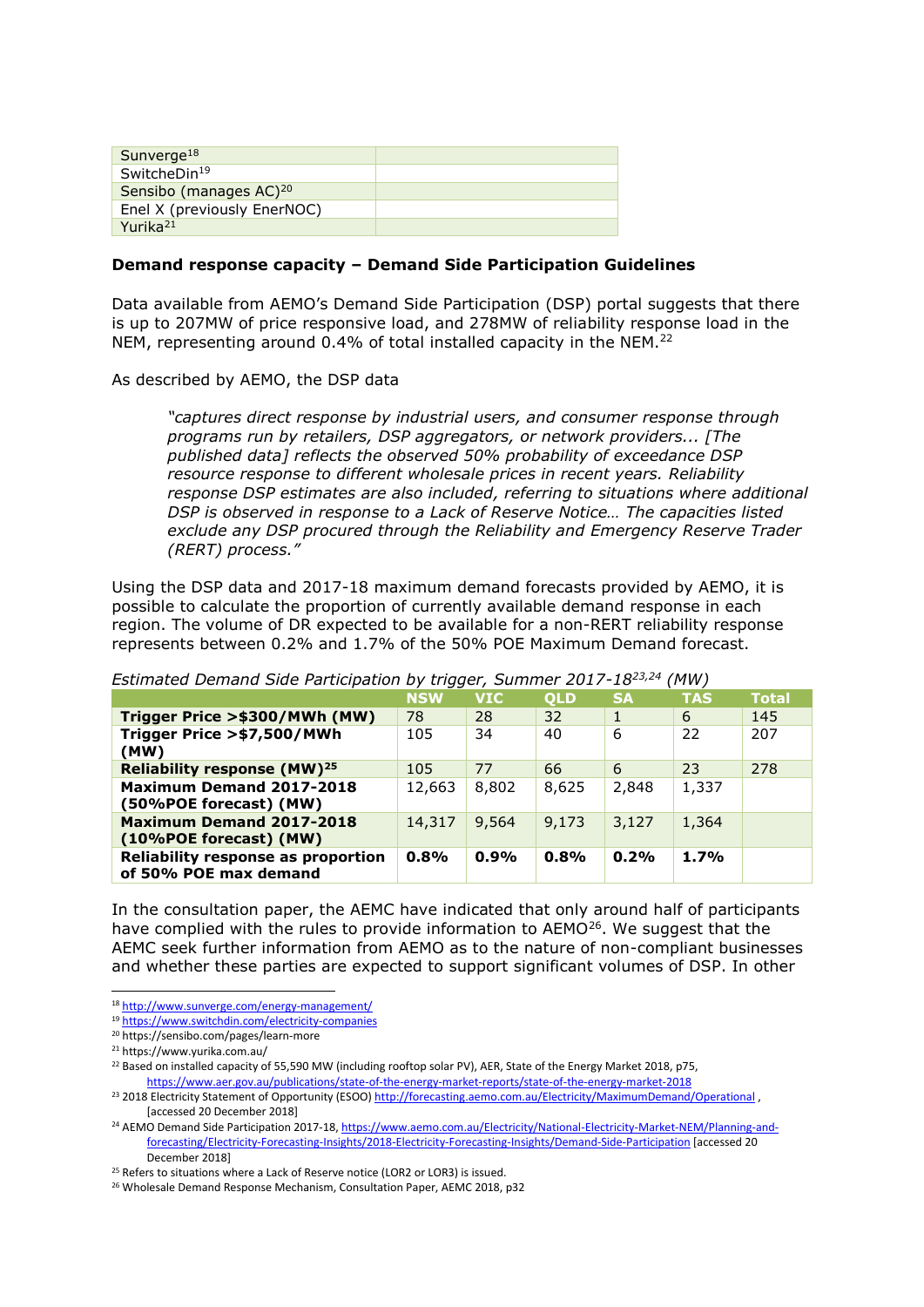words, while AEMO have received 50% of expected submissions, does this reflect 50% of anticipated MW.

Further, in addition to the estimated DSP levels, it would be useful if AEMO were able to report the total aggregate capacity available broken down by type of price responsive load. For example, volume of load that has a passive price response (NMIs on TOU tariffs) and active price response (price or direction triggered, controlled or behavioural). This would provide greater transparency to the market about levels of demand response availability.

#### **Evidence of Demand Response utilisation**

Observation of market data suggests that demand response is activated on days where prices exceed \$10,000/MWh. Some examples are provided below:

o **Wednesday 7 February 2018, Victoria, maximum temperature of 37.4°C** Load reduction of approximately 250MW coincides with a period where prices exceeded \$10,000/MWh.

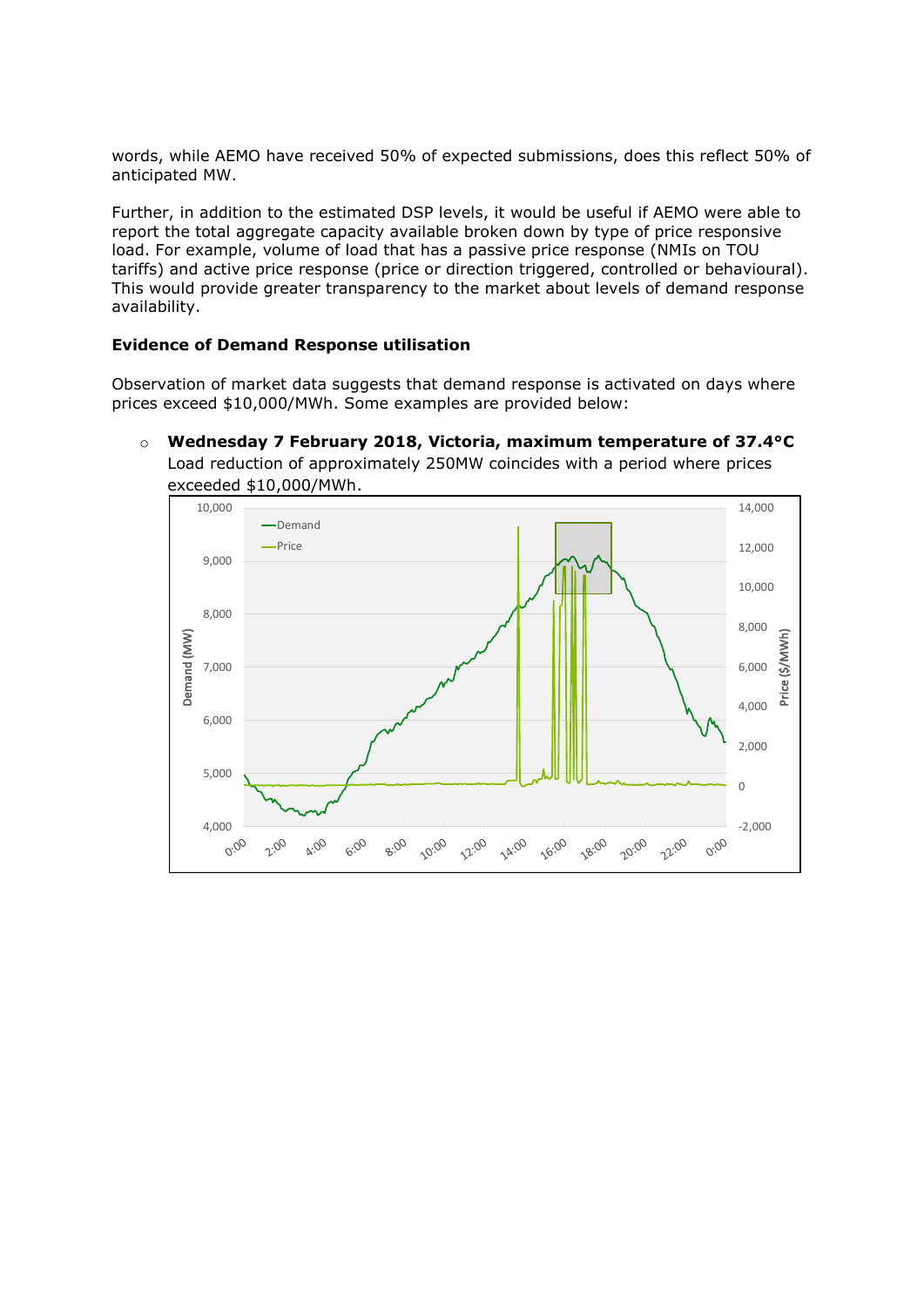

o **Friday 7 December 2018, Victoria, maximum temperature of 38°C** Load reduction of approximately 250MW following period where price exceeded

# o **Wednesday 12 December 2018, Victoria, maximum temperature of 33.6°C**

Load reduction of approximately 160MW following period where price exceeded \$10,000/MWh.



The observed decrease in consumption could be due to many factors but physical market traders regularly anticipate that demand will reduce on extreme weather days with high prices, suggesting that demand response is being activated in the market.

Using public data only it is difficult to identify the participant(s) or customer(s) that have curtailed by observing market data. EnergyAustralia will provide more information on its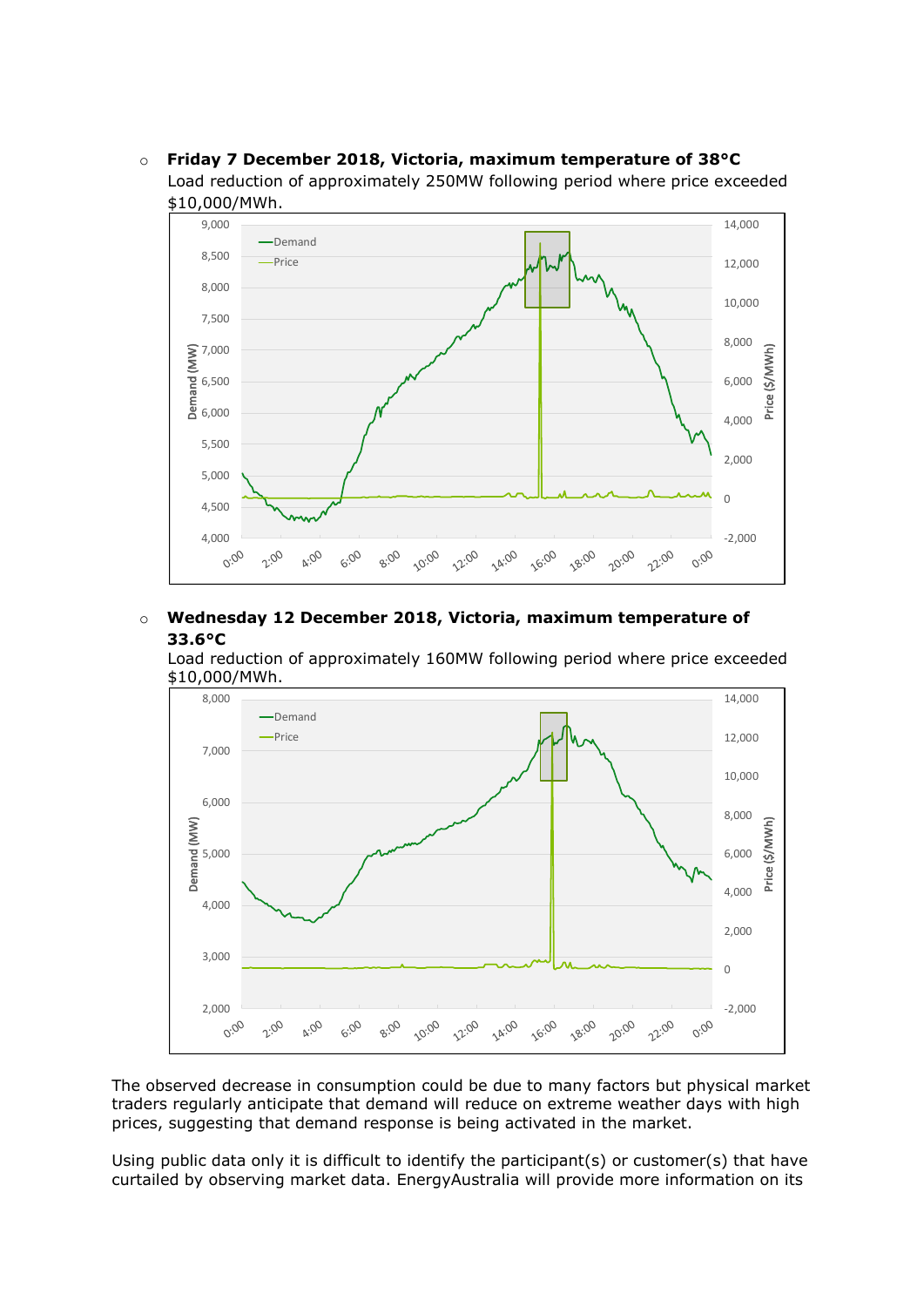demand response activities to the Commission in a confidential submission. A public example of demand response being utilised by a major customer is SA Water which the AEMC identified in 2016 as having a wholesale pool price pass through contract which encouraged it to curtail load during periods of high prices.<sup>27</sup>

#### **Evidence of competition for demand response services**

The contracting of DR under the RERT mechanism in the past 2 years provides some evidence that there is competition for DR services as customers are actively shopping around for the highest value offers. However, as we have commented previously<sup>28</sup>, RERT has created competition for traditional demand response, incentivising DR to exit the wholesale market. We remain concerned about these developments in the market and would encourage the AEMC to consider the distortionary signals this is creating and its impact on further in-market demand response being developed.

### **Potential size of residential mass market demand response**

When considering the value that a demand response framework could deliver to customers, it is useful to assess the natural limit of demand response capability. This can be compared to existing and anticipated demand response to assess whether the changes proposed would significantly increase the natural cap, or ability to reach this cap. We recommend the AEMC ascertain the potential size of demand response capacity within the small customer market using an estimated penetration rate (that recognises that not all customers will see value in participating) and a firmness factor for responding to a signal.

A Marchment Hill study focused on residential DR suggested there may be potential capacity of 1,100MW of DR under a medium-level uptake scenario.<sup>29</sup>

| Device(s) / Appliance(s) | Available Tesiuelitiai Ivau uliuel Tilallagellielit (GW) – Scellaffo-baseu, NEM-Wiue<br>Available load under management (GW) |             |              |  |
|--------------------------|------------------------------------------------------------------------------------------------------------------------------|-------------|--------------|--|
| <b>Controlled</b>        | Low take-up                                                                                                                  | Med take-up | High take-up |  |
|                          | $(5\%)$                                                                                                                      | $(15\%)$    | $(30\%)$     |  |
| <b>Air Conditioning</b>  | $0.09$ GW                                                                                                                    | 0.27 GW     | 0.53 GW      |  |
| <b>Water Heating</b>     | $0.12$ GW                                                                                                                    | 0.36 GW     | 0.71 GW      |  |
| <b>Pool Pumps</b>        | $0.02$ GW                                                                                                                    | $0.06$ GW   | $0.12$ GW    |  |
| <b>Dishwasher</b>        | $0.05$ GW                                                                                                                    | $0.16$ GW   | 0.32 GW      |  |
| <b>Washing Machine</b>   | $0.04$ GW                                                                                                                    | $0.11$ GW   | 0.21 GW      |  |
| <b>Tumble Dryer</b>      | $0.05$ GW                                                                                                                    | $0.16$ GW   | 0.32 GW      |  |
| <b>TOTAL:</b>            | 0.37 GW                                                                                                                      | 1.1 GW      | 2.2 GW       |  |
| % peak reduction:        | 1.1%                                                                                                                         | 3.2%        | 6.4%         |  |

A*vailable residential load under management (GW) – Scenario-based , NEM-wide*

<sup>&</sup>lt;sup>27</sup> Demand Response Mechanism and Ancillary Services Unbundling, AEMC Rule Change (ERC0186), 2016, p57, <https://www.aemc.gov.au/rule-changes/demand-response-mechanism>

<sup>28</sup> EnergyAustralia submission to Enhancement to the Reliability and Reserve Trader rule change consultation, <https://www.aemc.gov.au/rule-changes/enhancement-reliability-and-emergency-reserve-trader>

<sup>29</sup> <http://www.marchmenthill.com/qsi-online/2017-08-17/residential-sector-demand-response-worth-chasing/>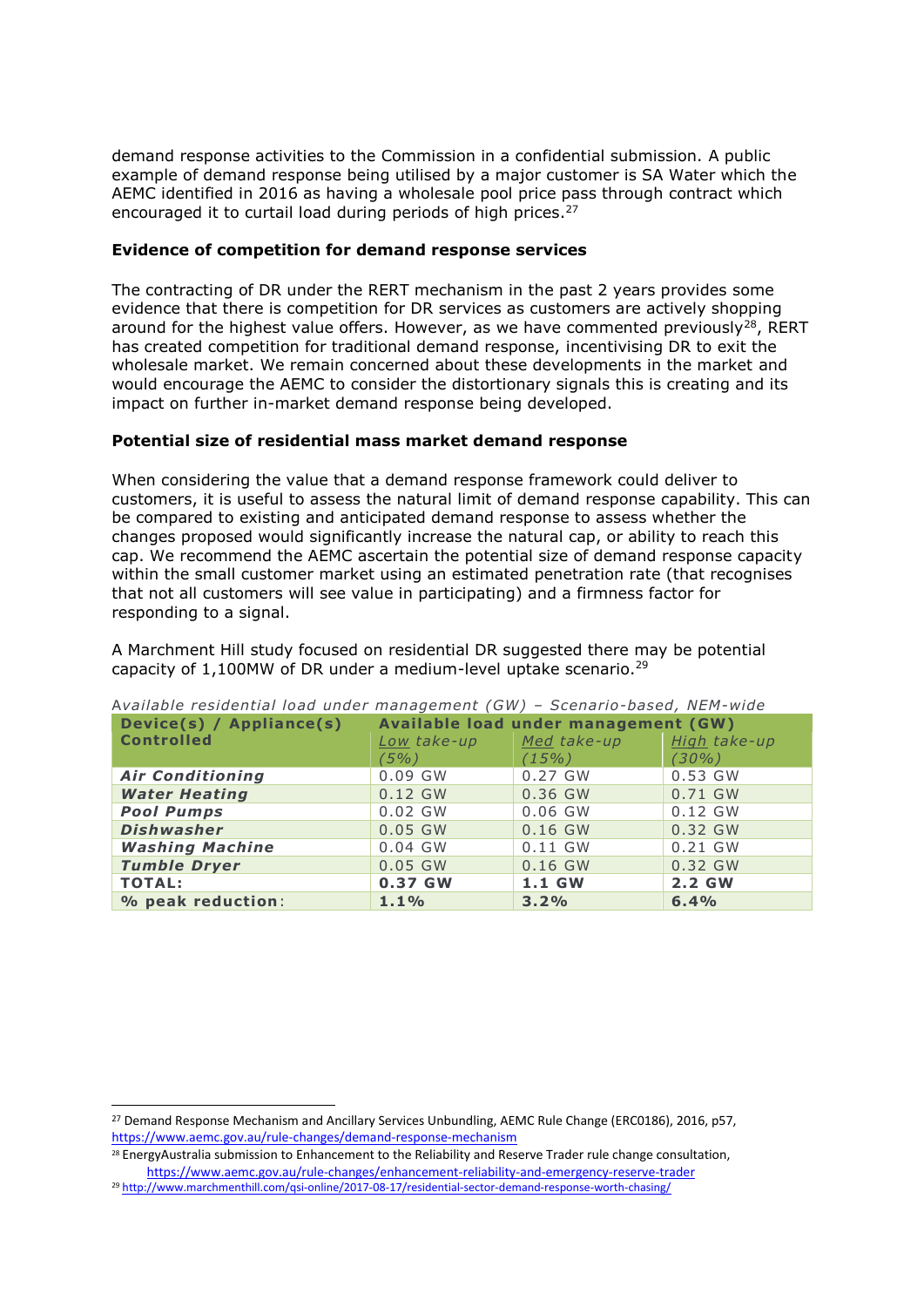# **Attachment B – Comments on specific rule change proposals**

# **Demand Response Mechanism (ERC0247)**

The DRM proposed by PIAC, TEC and the Australia Institute is similar to the proposal considered by the AEMC in 2016, with an extension to now include mass market customers. Under this proposal, demand response offers into the spot market by a new participant category, Demand Response Aggregators (DRAs), would be scheduled by AEMO. AEMO would make changes to wholesale energy settlement arrangements so that retailers were financially responsible for baseline levels of consumption at the prevailing spot price, DRAs would receive compensation for the volume difference between baseline and actual consumption at the spot price. There would be no change to generator compensation, they would continue to be dispatched to the 'actual' scheduled demand.

Retailers are best placed to deliver the benefits of demand response to customers, either independently or in conjunction with demand response specialists, by optimally utilising DR within their portfolios to reduce the costs of supplying electricity. A DRA is likely to create inefficiencies and costs within the market that will be borne by customers. A clear case needs to be established to justify how significant additional value, for all customers, will be created by creating a new participant category and introducing a DRM. In our view, a DRM is only suitable for a small number of sophisticated customers. Mass market customers should not be settled using baseline consumption calculations as this creates uncertainty and additional costs for consumers.

A formalised DR market addresses a design failure within capacity markets. There is no equivalent failure within energy only markets as the spot price contains all the information needed to inform efficient consumption, dispatch and investment. The market rewards reduced consumption with avoided costs of using the service at the time.

# **Challenges to creating value with a DRM**

As articulated by the Commission in the consultation paper, this option establishes a transfer, not a creation, of value from retailers to a new type of market participant. It does not directly create new value for participating customers or the broader market. The fundamental transaction under the proposed DRM is for a customer to pay one entity (a retailer) to purchase electricity they do not use, while simultaneously paying another entity (DRA) to sell that volume of electricity back to the market at exactly the same price and time. The customer therefore pays two margins on a zero-sum transaction, reducing the potential value of DR to the customer.

In contrast, retailers are well placed to generate value for customers by utilising DR within their portfolio. By having visibility of activity within their load, retailers can reduce the overall average price of procuring their load, leading to reduced costs for customers.

The proposed DRM is likely to generate inefficient procurement of capacity, leading to increased costs for customers. First, retailers will not be able to reduce the volume of energy procured to ensure they have covered/hedged their load. As retailers are exposed to the estimated baseline consumption and have no control or visibility of how or when the DR will be activated by the DRA, they will continue to need to cover the baseline (higher) volumes of consumption. As these costs are fixed and sunk well before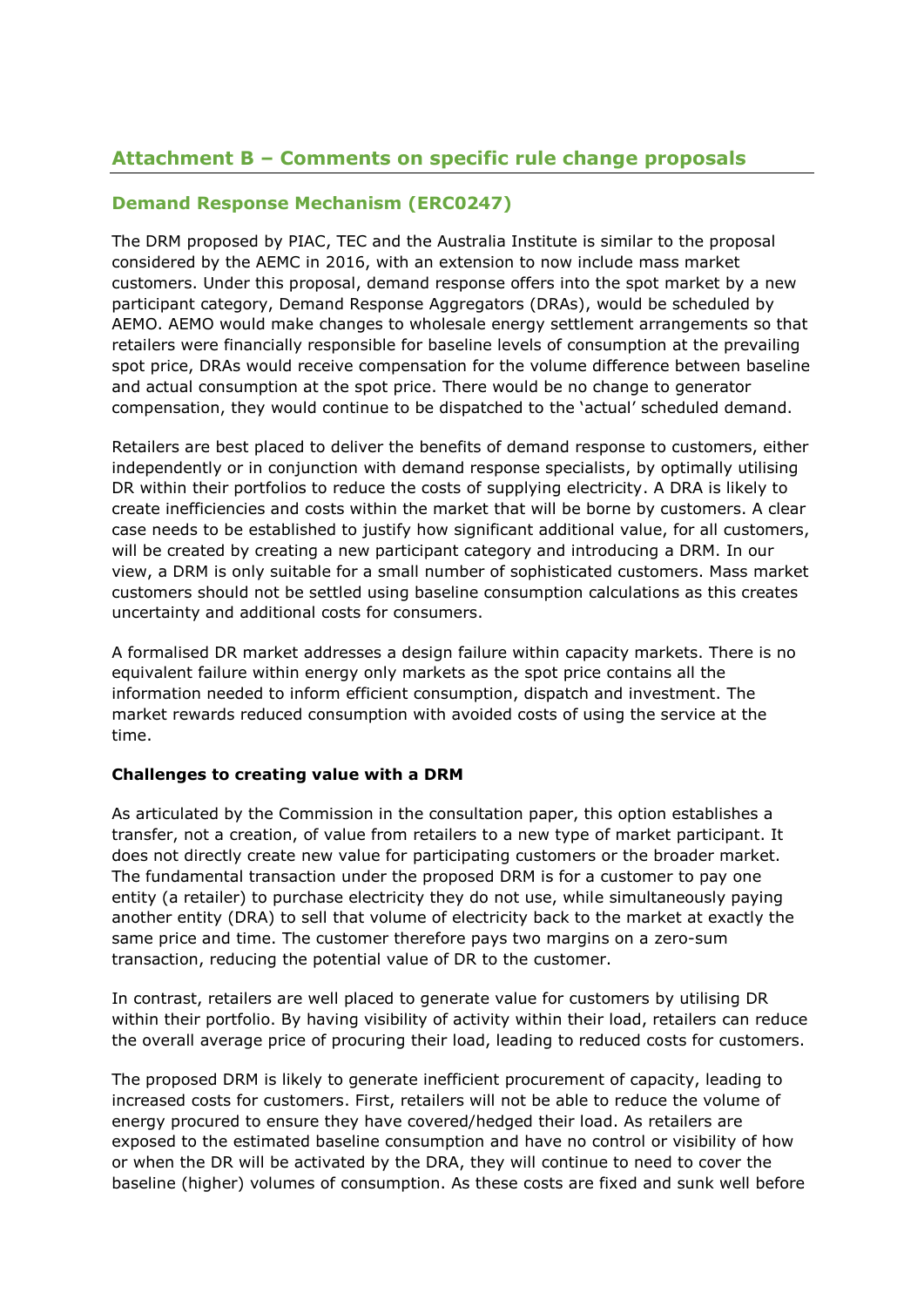the time that DR is activated, these costs will need to be recovered from customers, despite the actual reduction in load. This will increase the hedging costs for all retailers as they will continue to contract to cover forecast baseline consumption, regardless of whether DRAs activate the response or not.

Second, retailers will face uncertainty and challenges in understanding the volume of energy to procure. The retailer will not know in advance when DR will be exercised by their customers, creating uncertainty at any given point as to whether they should be calculating forecast load using existing methodologies, or baseline methodologies. Retailers will in essence be attempting to forecast a baseline forecast.

For customers that shift load, there are likely to be minimal benefits from this mechanism. However, this is exactly the type of behaviour that a demand response rule change should facilitate. Load-shifting customers will pay for their consumption, as per the baseline, and receive some compensation from their DRA. They will then also pay for the consumption of the shifted load. If the compensation from the DRA does not cover the cost of both charges from the retailer, the customer will be worse off.

### **Unresolved issues with the use of baselines and existing methodologies**

We have strong reservations about introducing a regulatory change that relies on existing baseline calculation methodologies. These are designed around relatively flat and predictable C&I loads. Predicting the counter factual level of consumption for more variable loads is more difficult, particularly with the significant penetration of embedded generation in Australia.

During our ARENA DR program trials, we have identified a number of problems with using baselines with mass market customers, including:

- *The impact of embedded generation on calculating the adjusted baseline.* Using the CAISO methodology, the baseline consumption for a particular day is adjusted to take into account the level of consumption prior the DR event. This adjustment can be materially affect the calculation of the demand response volume. For example, if it is cloudy in the morning, solar panels may export less indicating higher levels of consumption from the connection point. If the clouds move at the time of the demand response event, consumption from the grid will naturally decrease as more solar is utilised, leading to an apparent demand response behaviour. This issue is particularly relevant in Australia due to the large penetration of embedded solar.
- *Customers load shifting to provide a demand response.* Similar to above, the adjusted baseline could be inflated by the inclusion of increased consumption earlier in the day that occurred when a customer anticipated a demand response request for later that day. This could exaggerate the size of the subsequent decrease in load as measured from the baseline.
- *Changes in customer consumption*. In a recent ARENA trial, we observed an artificial inflation of the adjusted baseline as customers appeared to be working from home during extreme weather conditions in Sydney. The majority of the demand response was provided by solar customers as the weather cleared and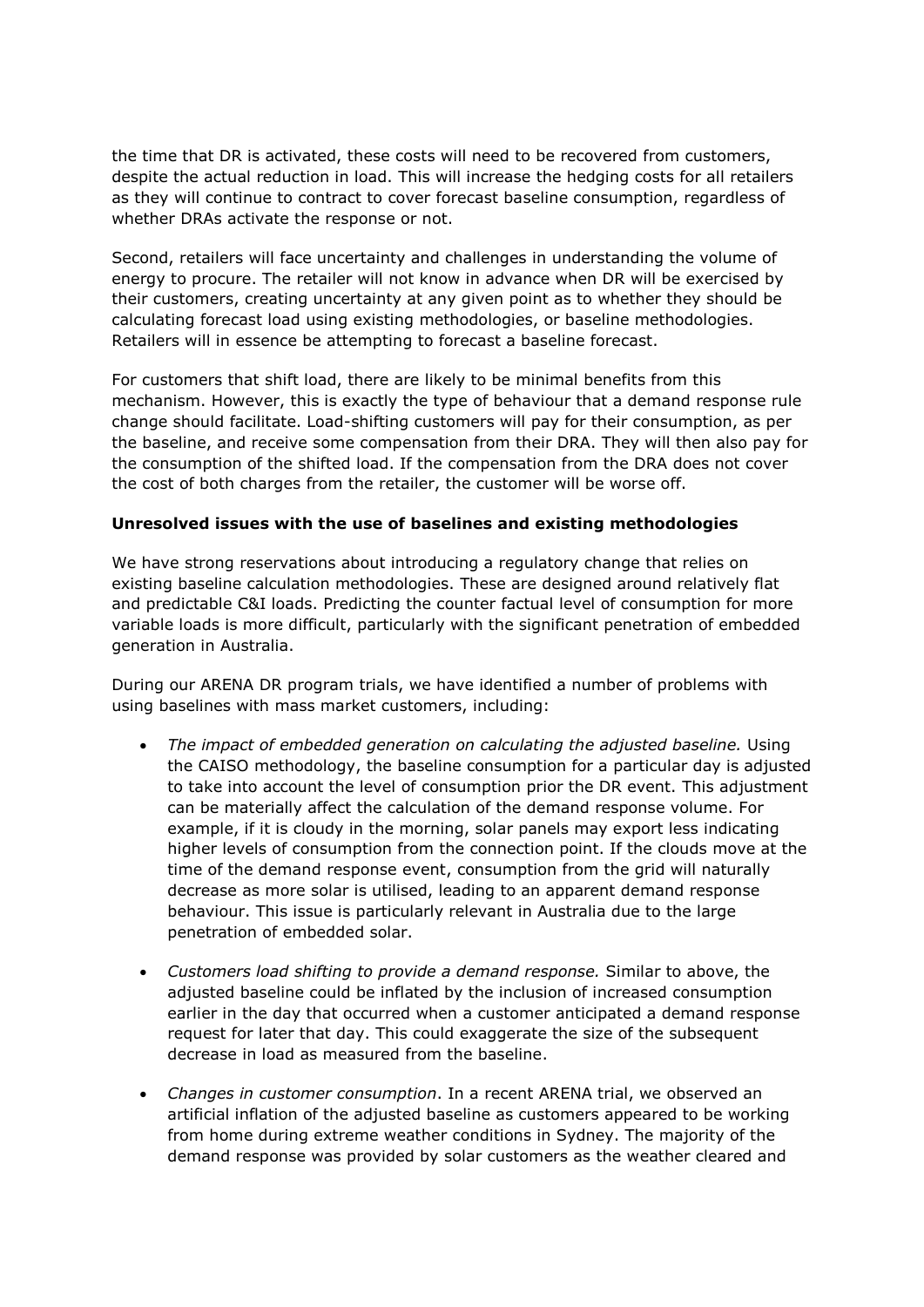solar exports increased, resulting in potentially inflated levels of demand response.



- *Operational changes such as unplanned outages.* This could have similar, but opposite effect to the above. If a customer had reduced their load during the start of the day for operational reasons, and then elected to continue reduced levels of consumption to provide a demand response, this may not be captured as the baseline may have been adjusted down, therefore the actual demand response
- *Industry specific consumption patterns*. Using the previous 10 days to estimate the baseline is not appropriate for high street retail where consumption is typically higher on Thursday and Friday due to extended trading hours.

may not be fully captured.

• *Settlement revisions*. These can occur up to 6 months after the date of consumption which can create subsequent revisions of information that has been provided to customers in relation to their performance.

We do not support a rule being introduced before these, and other issues, are resolved, and there is broad testing and industry acceptance of a standard methodology. If a rule was implemented before a methodology had been developed, there is a risk that AEMO would have to develop one within the rule implementation time frame which would reduce the rigour of the process and put the success of the reforms at risk.

We are aware that AEMO have employed Oakley Greenwood to investigate a range of alternative baseline methodologies that could be applied to different customer types and market segments. While this could improve the measurement of DR, it introduces complicated threshold definition issues and increased complexity for consumers, retailers and aggregators in determining the best-fit methodology to use.

The AEMC have suggested that minor inaccuracies are not a concern, provided they are not consistently biased towards a particular participant. However, the above inaccuracies will create unmanageable risks for retailers and could precipitate disengagement by customers who distrust the accuracy of the calculations.

Customer bills based on estimates are highly unpopular and drive complaints volumes. Under the proposed mechanism, retailers would be required to bill their customers based on a combination of metered and estimated reads which we anticipate would increase customer confusion and complaint levels. As the retailer does not manage the DR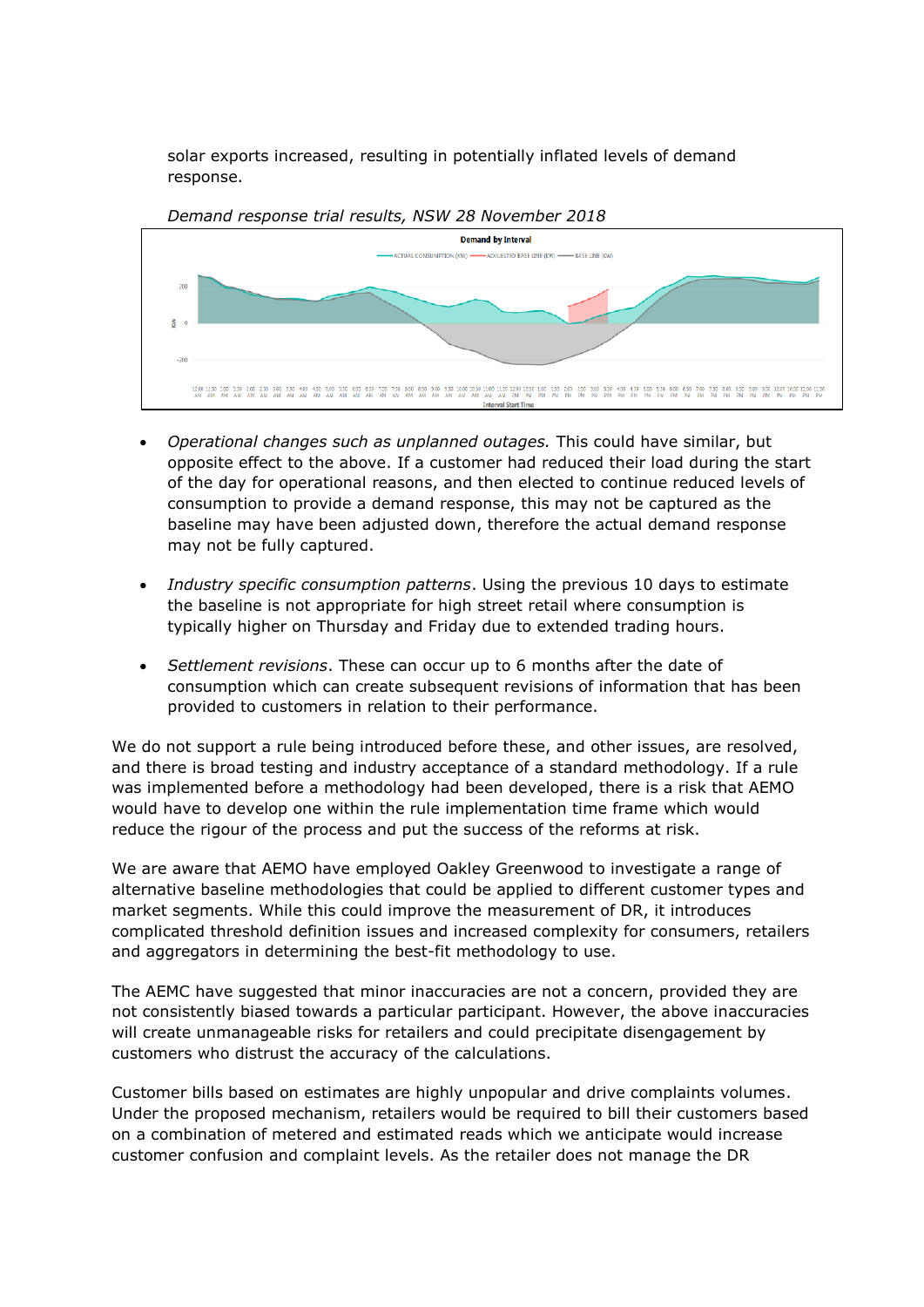activity for the customer, it will be complex and costly for retailers and customers to resolve any issues.

Clarification is also needed on whether other consumption-based customer charges are calculated using baseline or actual levels of consumption. This includes network charges, RERT cost recovery, causer pays charges and FCAS cost recovery. There may subsequently be requirements for DRAs to hold Prudentials.

#### **Obligations for market participants**

The Consultation paper does not provide details on obligations that would apply to DRAs participating as scheduled resources. As they will have direct access to the wholesale market, the Commission needs to consider how the associated obligations, such as rebidding and late bidding requirement, non-conformance, following targets, ramp rates, power system security requirements would apply to DRAs if they are scheduled.

# **Demand Response Market (ERC0250)**

The South Australian Government has proposed created a separate market for Demand Response a transitionary step to progressing to a full DRM as proposed by PIAC. This market would be co-optimised with existing electricity markets operated by AEMO. The Government posits that this option is less complicated than the DRM so could facilitate an earlier introduction of a DR rule change.

We believe this proposal would still present complications for the market as AEMO would need to consult on and develop the infrastructure to develop the new market. The new capacity gas market has taken AEMO at least 12 months to develop and the secondary Settlement Residue Auction (SRA) infrastructure is expected to take 10 months to develop. Both of these are materially less complex as they are stand-alone markets with simple user interfaces and do not require co-optimisation with the electricity optimisation and dispatch engine, as the proposed DR market would. We support the intent of this proposal but question whether it is a cost-effective proposal with material benefits to be gained.

This market development would be funded by all customers, via retailer participant fees, when arguably it is the DR customers who receive the most immediate benefit. This represents an inefficient cross subsidy between consumers.

We suggest that in the short term, current market rules are delivering DR, volumes are expected to grow and it would be better to use the time to observe the impacts, and increase the transparency, of this DR to inform the design of a sustainable long-term solution.

#### **Combining the DRM and separate market proposals may be preferable**

A potential solution to some of the above concerns would be to combine elements of the DRM and NEM market rule change proposals to create a DRM where  $3<sup>rd</sup>$  parties can register as DRAs, without requiring any agreement with retailers, but instead of retailers being liable for a customer's baseline consumption, they would continue to bill customers based on their actual reads. The cost recovery for the DRA's demand reduction volumes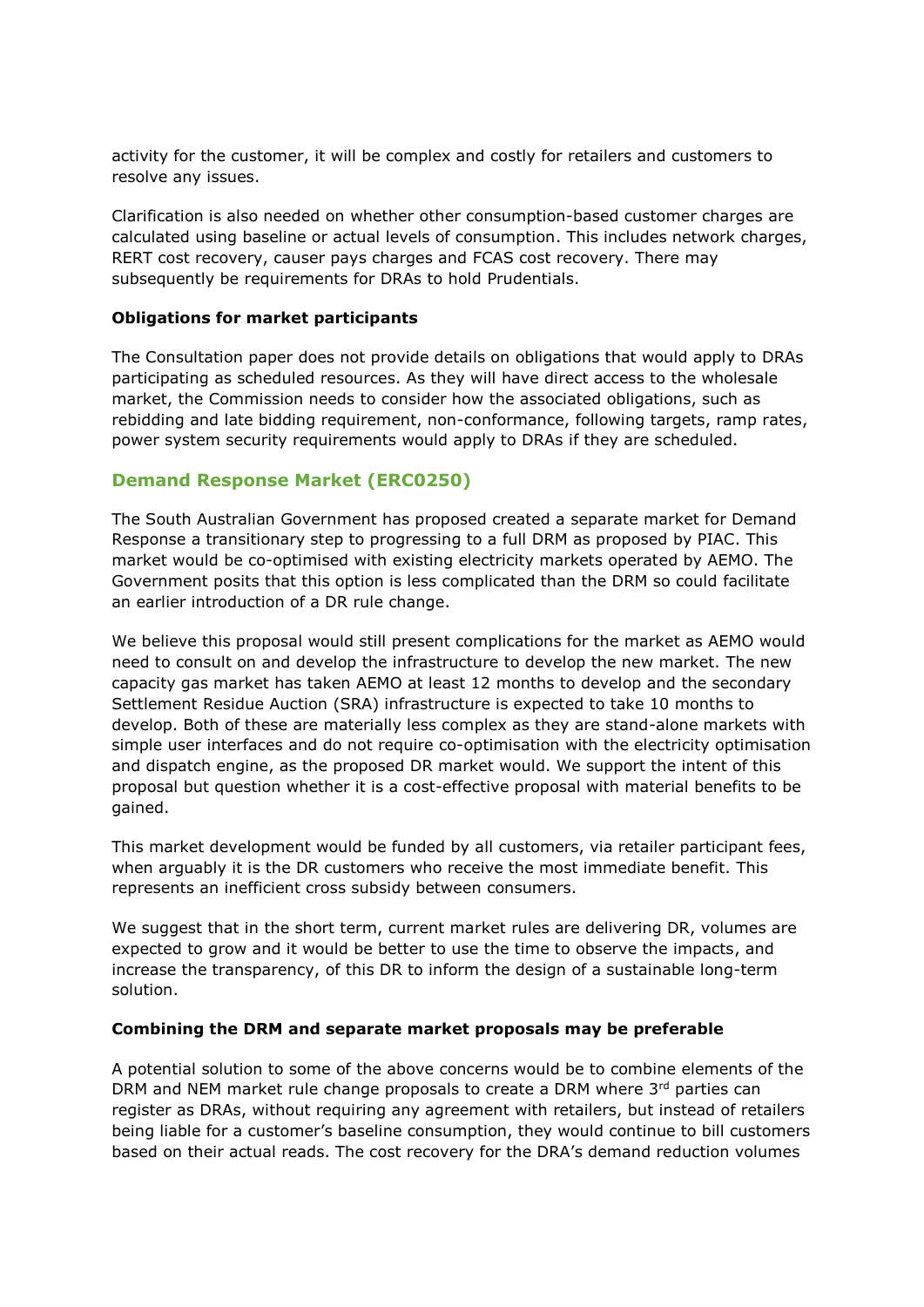could then be sourced collectively from all market participants, similar to the NEM market proposal.

This approach would address concerns with billing customers based on estimated numbers. Baselining methodologies appear to be more accurate when applied to aggregated loads as this allows individual volatility and errors to be smoothed. As such, the application of the existing methodologies for assessing the aggregate performance of many disaggregated customers would be less problematic. Under this arrangement, DRA's would bear the risk for baseline methodologies, rather than retailers who have no control over the outcomes.

However, this proposal does not address our concerns about how retailers determine the appropriate level of generation to contract and other adverse implications would need to be identified and considered.

# **Negotiating in good faith and Standing offers (ERC2048)**

The AEMC have extended the AEC proposal for obligations on retailers to negotiate DR contracts with 3rd parties by suggesting that retailers could be mandated to offer customers a standing wholesale DR offer or a wholesale pool price pass through contract.

#### **Standing Wholesale DR offer**

Developing standardised contracts is difficult in the developing DR market. C&I contracts are typically bespoke to ensure both parties can extract value and the contracting process requires extended collaborative consultation to establish. Mandating an offer is unlikely to result in increased availability of contracts that are in the interests of all customers.

#### **Standing wholesale pass through**

-

Wholesale prices are already available for C&I customers.

By creating a standing offer for mass market customers, there is a risk that customers may not fully understand the ramification of these contracts. It is likely that retailers would need Prudentials from the customers and that additional consumer protections would be required.

The Commission also needs to consider how this offer would operate when the proposed Retailer Reliability Obligation was binding<sup>30</sup>. As currently drafted, retailers will not be able to provide spot pass through contracts to customers as they will need to be contracted to cover all their expected load liability.

# **Load Shedding Compensation proposal (AEMC proposal)**

The AEMC have outlined a mechanism where customers are compensated by their retailer if they are involuntarily shed. Retailers would be exposed to a calculated volume

<sup>&</sup>lt;sup>30</sup> COAG Energy Council, Firmness Principles for Qualifying Contracts Consultation Paper, December 2018, <http://www.coagenergycouncil.gov.au/publications/consultation-retailer-reliability-obligation-detailed-design-issues>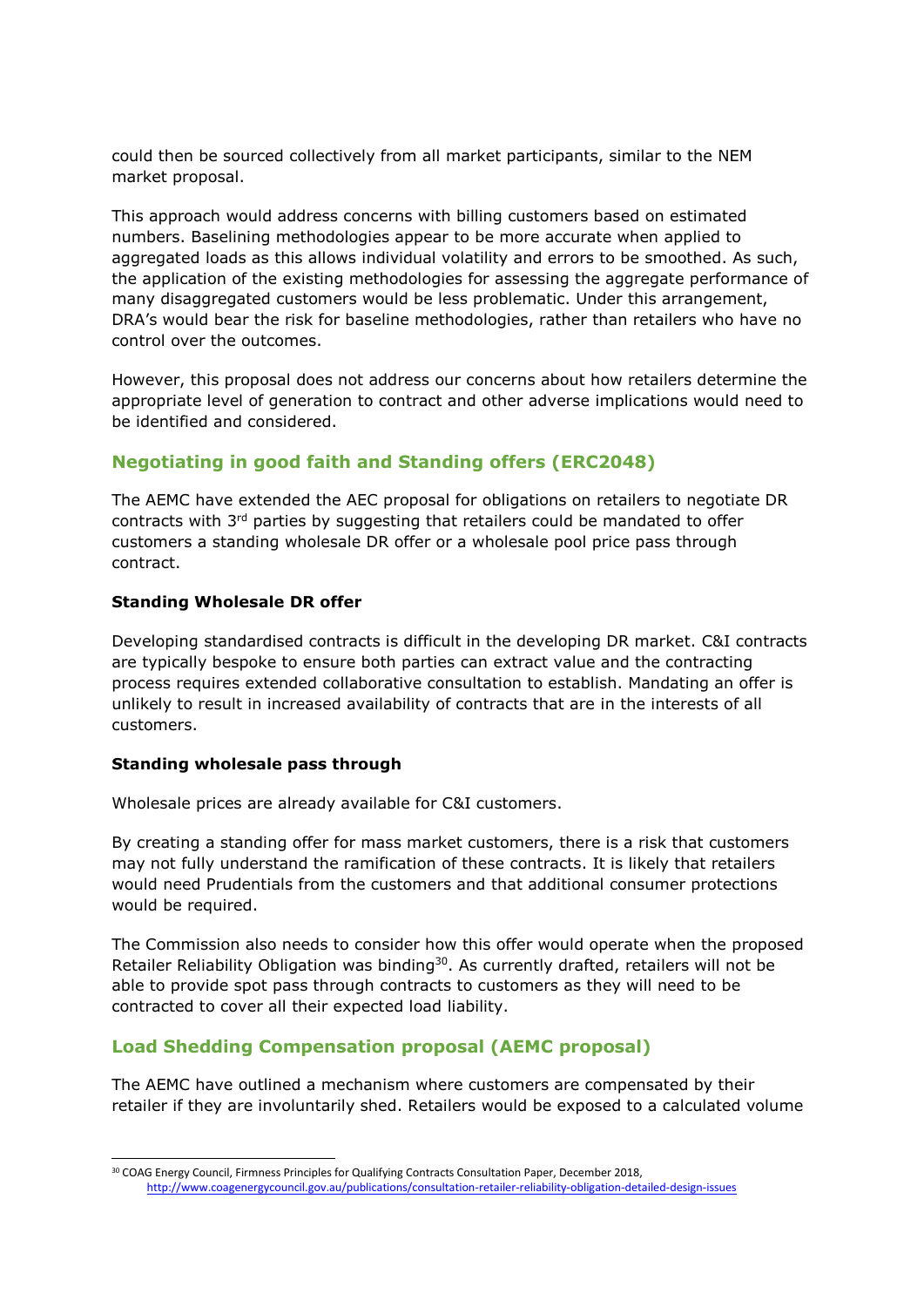of lost load at the market price. The rationale for this proposal is that the market cap limits retailer spot price exposure which limits incentives to invest in capacity.

EnergyAustralia haven't considered this mechanism in detail but provide the below comments on its feasibility.

The price cap within the existing Reliability Standard framework is designed to provide incentives to ensure there is sufficient supply to meet demand. In the recent review of the standard $31$ , stakeholders were of the view that the current standard is fit for purpose and no evidence has been provided that it should change. As shown in the figure below, reliability-related interruptions account for a very small percentage of total supply interruptions. It is unclear that this mechanism would create additional value. In the recent Enhanced RERT options paper, stakeholders also voiced their unequivocal support for the current form and level of the Reliability Standard.<sup>32</sup>

The AEMC has suggested that this approach would improve risk allocation by shifting risk from customers to retailers. However, retailers are not always in control of their DR portfolio so would be unable to manage the allocation of the risk. For example, if a customer decided not to activate when requested, for operational or safety reasons, a retailer is liable to pay compensation for shedding even though it had a contract in place for demand response. It is our strong view that no retailer would ever consider purchasing fewer hedging contracts in the hope that their exposure to the pool price would be less in a time of load shedding.

The Commission would need to carefully consider how reliability-related load shedding was defined. For example, if bushfires created credible contingencies and there was subsequent load shedding, would retailers be liable for compensation payments?

This approach would also require the use of baselines which would be subject to the issues outlined previously.

<sup>31</sup> <https://www.aemc.gov.au/markets-reviews-advice/reliability-standard-and-settings-review-2018>

<sup>32</sup> <https://www.aemc.gov.au/rule-changes/enhancement-reliability-and-emergency-reserve-trader>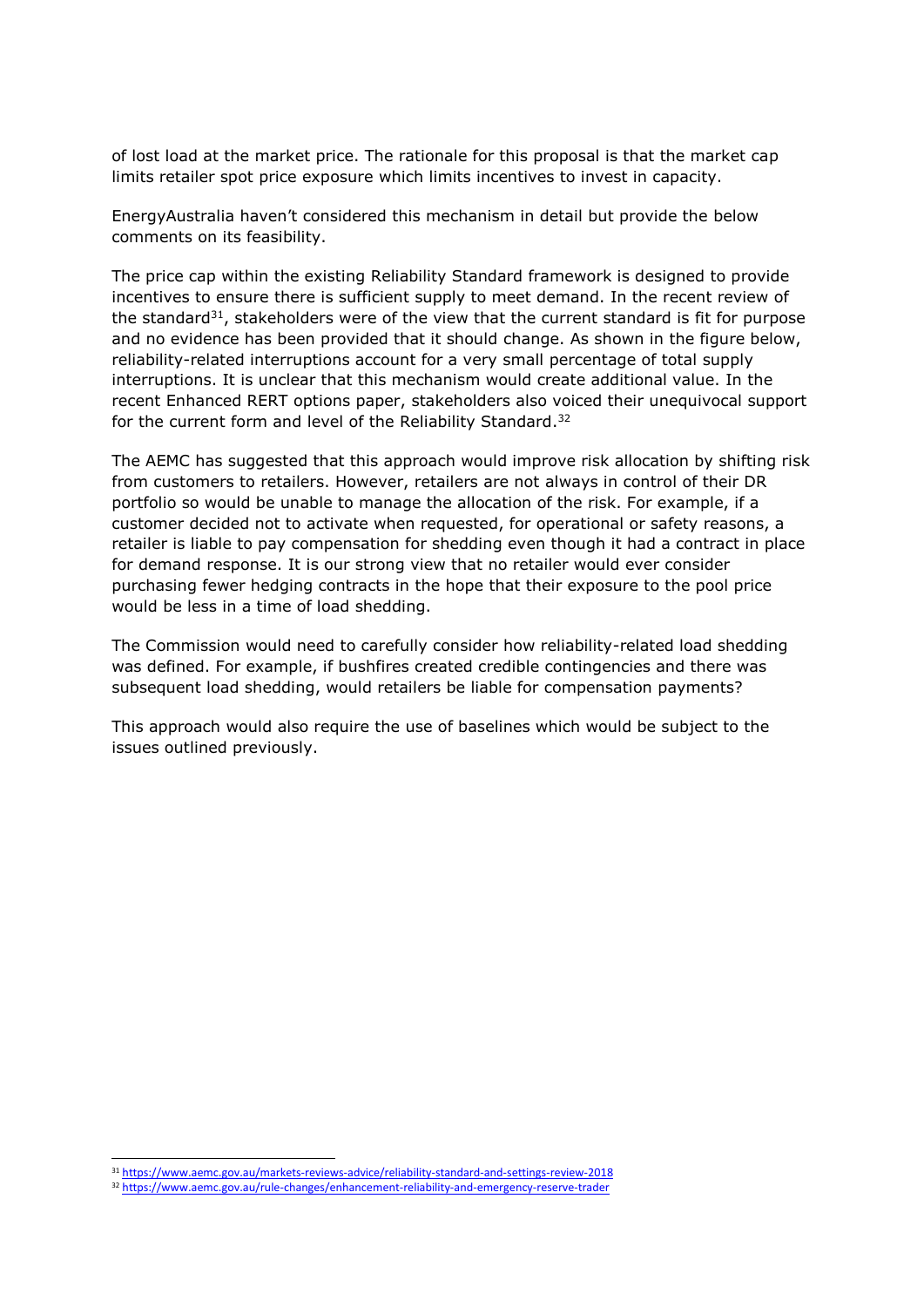

*Sources of supply interruptions in the NEM: 2007-08 to 2016-17*<sup>33</sup>

This mechanism may be feasible if it is considered voluntary whereby customers elect a price at which they would be willing to be shed and cost recovery is socialised. However, this would also require the use of baseline calculations and there are complexities in how AEMO would physically be able to shed loads when operating the system.

<sup>33</sup> AEMC Reliability Frameworks Review, Directions Paper, 17 April 2018[, https://www.aemc.gov.au/markets-reviews-advice/reliability](https://www.aemc.gov.au/markets-reviews-advice/reliability-frameworks-review)[frameworks-review](https://www.aemc.gov.au/markets-reviews-advice/reliability-frameworks-review)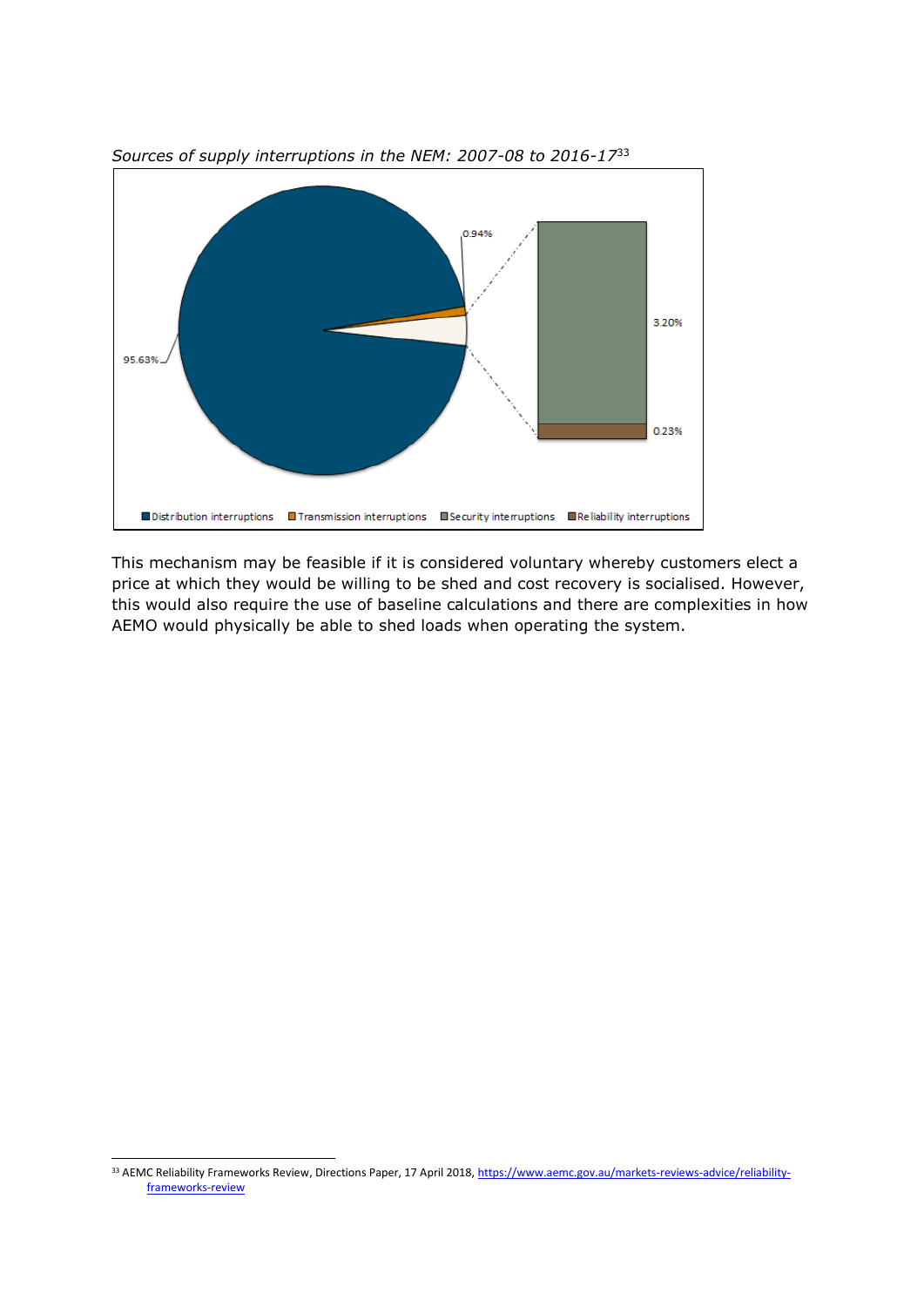# **Response to selected questions in the consultation paper**

# **Questions 4 & 7: Transparency and Scheduling**

In the consultation paper, the Commission has stated the need for increased transparency of demand side response to improve efficiency in market operations and participant decision making. Scheduling has been proposed as a possible solution to increase transparency for all market participants. We consider there are less costly alternatives to capturing and providing this information to the market. The intent of the DR rule change proposals is to reduce barriers to entry; however, scheduling requirements could have the opposite effect due to the additional obligations this places on participants.

Since its inception AEMO has always been required to manage the unpredictable nature of load when forecasting demand and managing system security. Before developing a complex scheduling system to accommodate demand response, AEMO and the AEMC should assess whether scheduling is actually required to manage the integration of increasing volumes of demand response.

Demand is naturally volatile and fluctuates throughout the day as mass market consumers adjust their consumption, industrial machinery is switched on and off, and weather affects the volume of energy provided by embedded solar generation. The charts below show demand traces on two unremarkable days where there are visible changes in demand in excess of 100MW.



o **Saturday 13 January 2018, Victoria, maximum temperature of 20.9°C**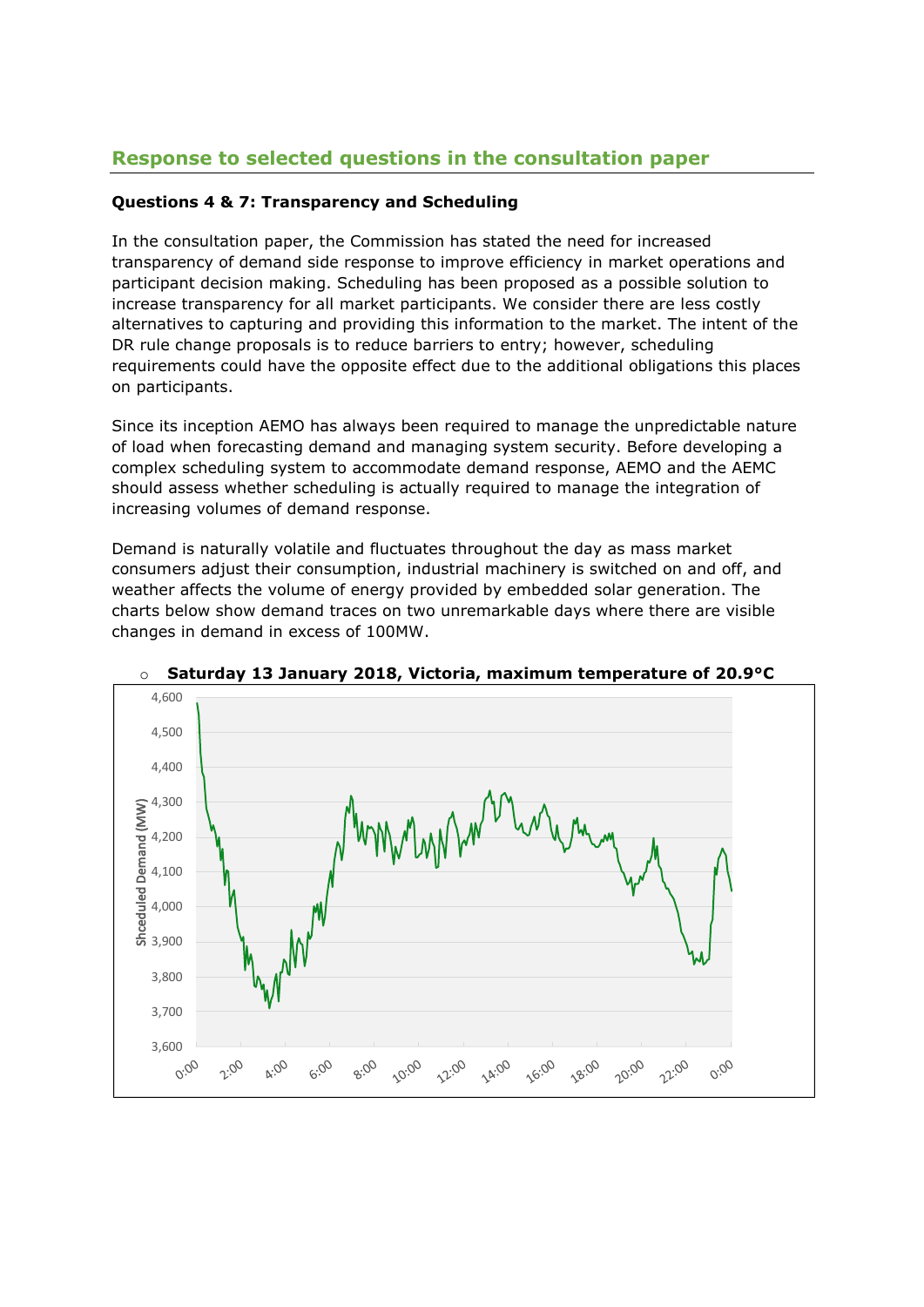

o **Monday 15 January 2018, Victoria, maximum temperature of 20.9°C**

We would anticipate that current volumes of demand response activation would not be significantly larger than this and that the volatility caused by demand response could be managed by existing ancillary services, and limits on ramp rates, in the short term. As demand response grows in scale, AEMO could track the size and impact of co-ordinated changes in demand to assess whether there was a need to schedule particular types of demand response. This could be done by utilising the Demand Side Participation (DSP) data to identify and track the behaviour of particular loads. By observing the swings in demand caused by individual, or co-ordinated aggregated loads, AEMO could assess the impact that these have on the system and whether they pose a material threat to system security and reliability. The NEM is already operated to withstand the loss of the largest generator, or network element, which is far more than anticipated levels of demand response.

A key challenge that AEMO faces in scheduling demand response is assessing and managing the varying degrees of firmness that different types of demand response offer. Large C&I loads are less predictable as they are lumpy and act in response to various commercial factors, but they are capable of providing reasonably firm volumes of demand response once committed. Small disaggregated loads using behavioural response are not firm and are less suitable for scheduling, but could be predicated in aggregate with reasonable statistical accuracy. Further, behavioural responses typically require advance notice which may inhibit their ability to be scheduled. By first identifying the loads that can be predicted with reasonable confidence, AEMO may reduce its need to implement complex scheduling arrangements.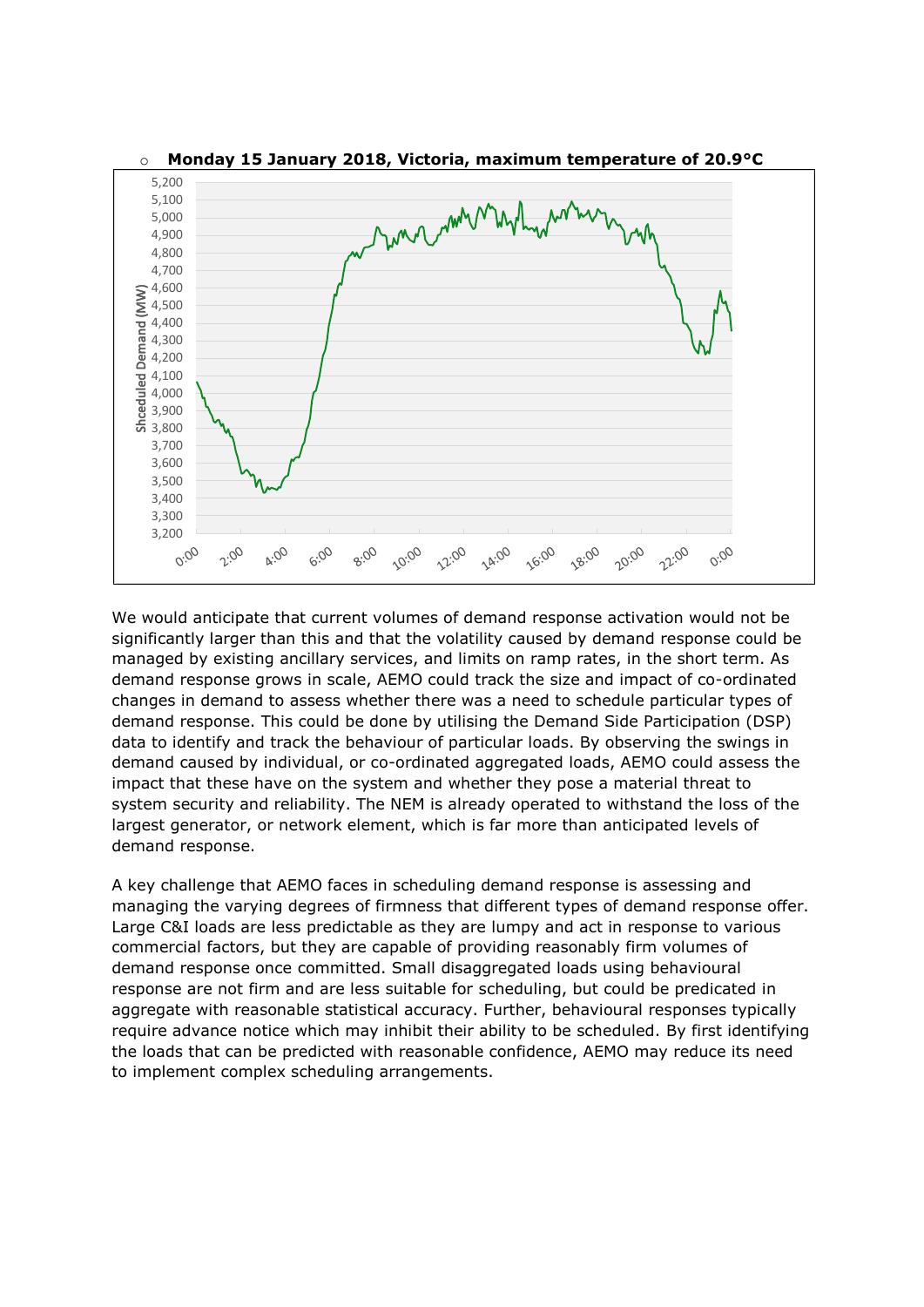



AEMO currently receives DSP data that identifies loads that are price responsive. This information could be used to segregate load into elastic price responsive, and inelastic non-price responsive segments, with each forecast separately. This would enable AEMO to produce demand forecasts that capture an expectation of load response to price. Arguably this approach would improve the accuracy of existing demand forecasting that assumes negligible price and demand responsive loads that are in fact systemic and predictable. Over time the statistical rigour of the models would improve so that information about anticipated demand response is inherently communicated to participants in the demand forecasts. This approach to managing demand response in aggregate is likely to be more cost effective than require individual participants to participate in centralised scheduling.

To address concerns that AEMO does not have visibility of DR when making decisions during tight demand-supply conditions, retailers could be required to provide information about non-scheduled demand response when an LOR3 is predicted.

We encourage the AEMC to understand in more detail the issues AEMO is facing forecasting DR and whether there are less substantial measures that can be taken before requiring DR to be scheduled. Prior to developing a complex scheduling arrangement, AEMO should use data from the DSP portal to assess the impact of price responsive load, and identify exactly which type of loads could be incorporated in forecasting and managed using existing market tools such as FCAS and ramp rates. The remaining load could be considered for scheduling. We remain concerned that enforcing any significant obligations on DR at its early stage of development may inhibit increasing future value to both the market and customers.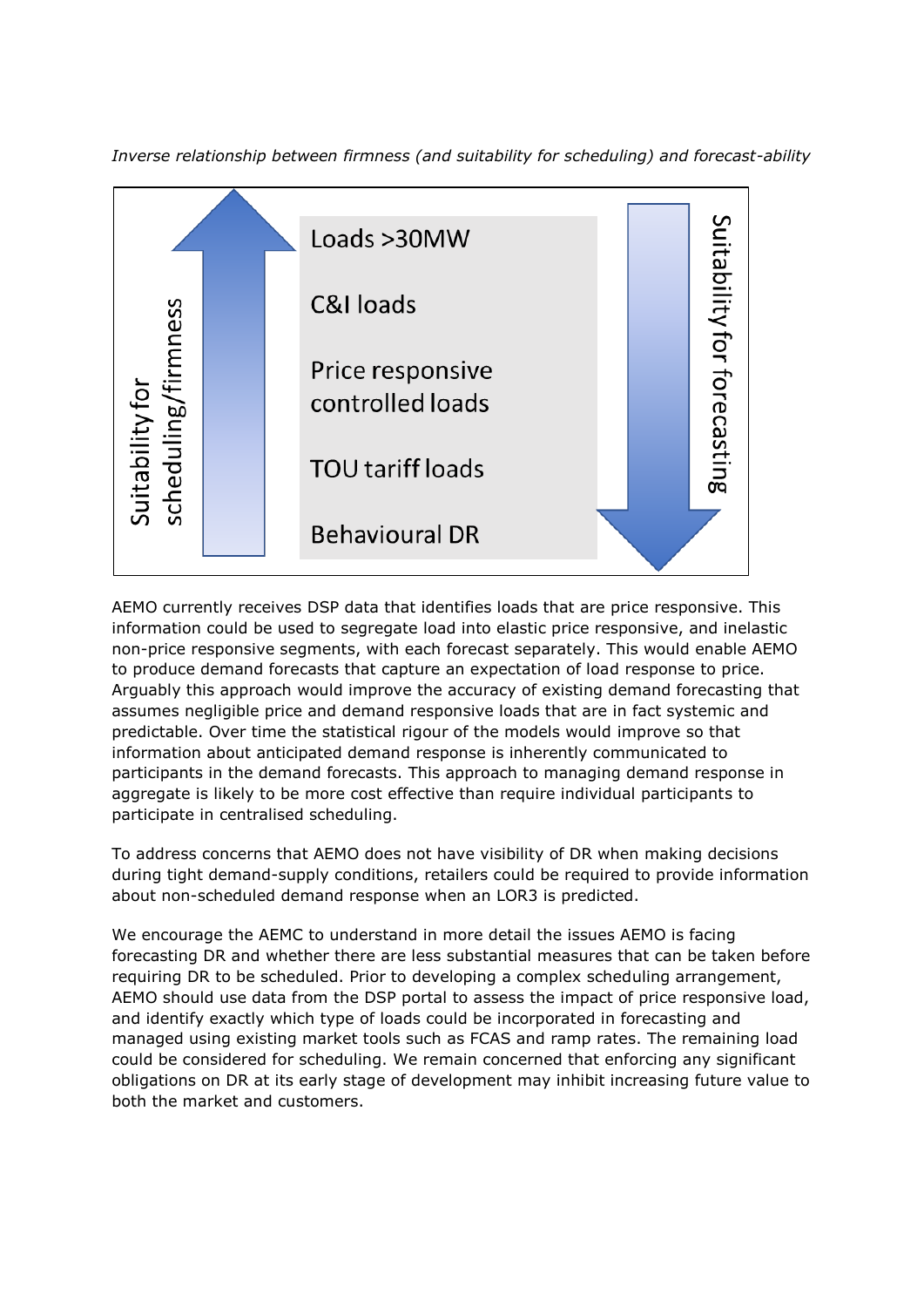## **Question 2 & 6: Customer interest in demand response**

In our experience, C&I customers wishing to enter demand response contracts are contacting retailers to solicit offers.

EnergyAustralia does not have data to support a view on the volume of mass market customers that are seeking to access demand response products and services, but can provide some observations.

- The market has observed very little take up of time of use tariffs which offer benefits to customers that can shift their load. This suggests that without extensive customer education and engagement there is unlikely to be widespread adoption of demand response offers.
- The costs, and physical space requirements, for control technologies and batteries are likely to present barriers to entry for some customers.
- We have observed that following initial engagement, customer interest in participation declines over time without continued engagement by the service provider. The causes for this are not clear but could be due to a lack of realised value, or disinterest.

## **Question 2: Difficulties faced by third party providers & retailer incentives to offer demand response**

The Consultation paper highlights that a key issue under the current framework is that it is difficult for third party response providers to participate due to the barriers to entry for becoming a retailer. The consultation paper lists the commercial skills of retailers as expertise in risk management, marketing, IT system administration and meeting prudential and consumer protection requirements. DRA areas of expertise are described as load production processes, dispatch and control technologies. Hence, it is argued, that it is difficult for third parties to participate in the current framework as they do not have the required expertise.

However, it is likely that DRAs would need to develop some expertise in retailer capabilities under a DRM. DRA's would need to develop billing (or crediting capabilities), IT systems to interface with AEMO's wholesale market systems and to receive and process meter readings, marketing and customer engagement, sales acquisitions. Depending on how non-compliance with dispatch targets is penalised, they may also require prudential obligations. As DRAs will have financial obligations to customers, there are likely to be specific customer protections that apply. DRAs are also likely to take up risk management strategies to access price stability.

It is therefore likely that DRAs will either need to develop the similar expertise to that of retailers, or enter arrangements with retailers, to access the expertise required to participate as a DRA.

The Commission have outlined reasons why retailers don't have incentives to develop demand response as they can cover peak loads using their generation assets. However, retailers are actively developing demand response and VPP assets to utilise within their energy portfolios. While some retailers may hold significant generation at certain nodes